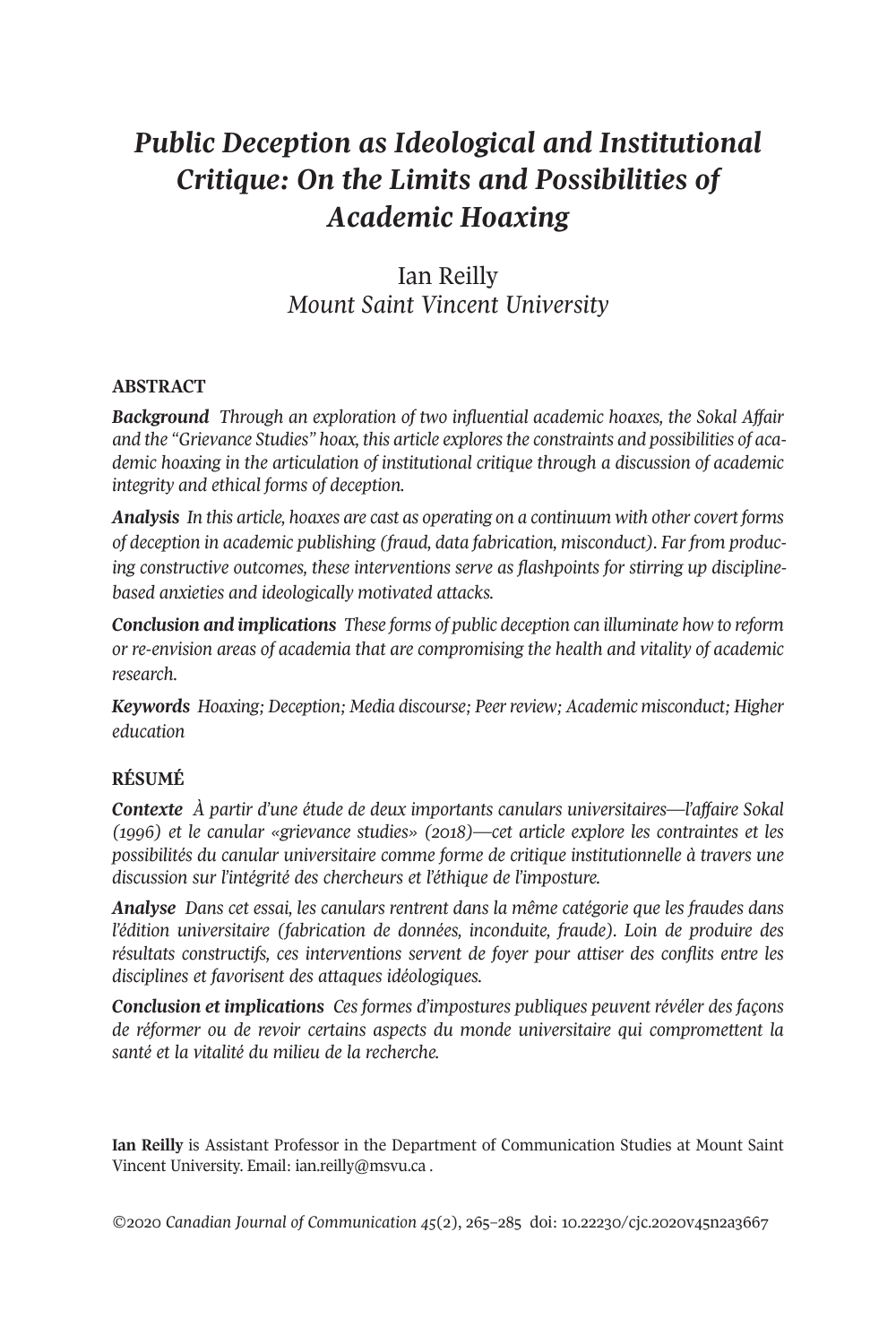*Mots clés Canular; Imposture; Discours médiatique; Revue des pairs; Intégrité universitaire; Études supérieures*

#### **Introduction**

In 1996, New York University (NYU) physics professor Alan Sokal ignited a maelstrom of critical debate in the halls of academe in both North America and France with the publication of his now (in)famous hoax essay, "Transgressing the Boundaries: Toward a Transformative Hermeneutics of Quantum Gravity" (Bouilloud, 2003). The story begins when Sokal (1996a) published an intentionally nonsensical essay in *Social Text*, a leading American cultural studies journal with a reputation for publishing difficult, obscure, and contentious scholarship engaging critical theory. Sparks flew soon after the essay's publication, when Sokal revealed his work to be nothing more than an elaborate hoax meantto critique both the postmodern philosophy and the social constructivist approach the journal championed. The hoax greatly embarrassed the journal's editors and its editorial collective for having published an essay that lacked academic integrity. In the aftermath, academics on both sides of the Atlantic engaged in heated debate on topics ranging from the (il)legitimacy of postmodernism to academic integrity to the value of higher education.

Over twenty years later, a group of three independent researchers emulating Sokal embarked on a year-long experiment in which they wrote twenty bogus articles and submitted them for publication; seven were accepted for publication in peer-reviewed journals. As Yascha Mounk (2018) remarks, many of the editors and peer reviewers taken in by the hoax articles failed to recognize the difference between "real scholarship and intellectually vacuous as well as morally troubling bullshit" (para. 5). Having targeted marginalized journals and disciplines in the arts, social sciences, and humanities, the hoax was designed to discredit researchers who purportedly "prize victimhood, repudiate science and logic, and extol activism over inquiry" (Heying, 2018, para. 1). To some commentators, however, the hoaxers were responsible for unethical, bad-faith articles based on fraudulent data. Despite having created a veritable media spectacle, the authors were deemed to be more invested in mean-spirited mockery than in a substantive critique of the targeted disciplines (Bergstrom, 2018).

As public forms of deception that are closely monitored across mediated public spheres, academic hoaxes serve as vital points of departure for examining the current state of institutionalized academic life and culture. Just as hoaxes typically divide audiences by creating a broader framework for polarization, the critical potential of academic hoaxing remains unclear. Building on Kevin Young's (2017) assertion that "hindsight is the hoax's best light"  $(p, 96)$ , this article examines two significant hoaxes that produced polarizing discussion among academics, journalists, and popular media commentators. Given the negative and destructive character of these events in the realm of academia, it not only examines the limits and constraints of academic hoaxing but also addresses the possible merits of these activities through a broader discussion of academic integrity and ethical forms of deception.

#### **Hoaxing and deception**

As ambiguous forms of communication that channel deception, humour, and mischief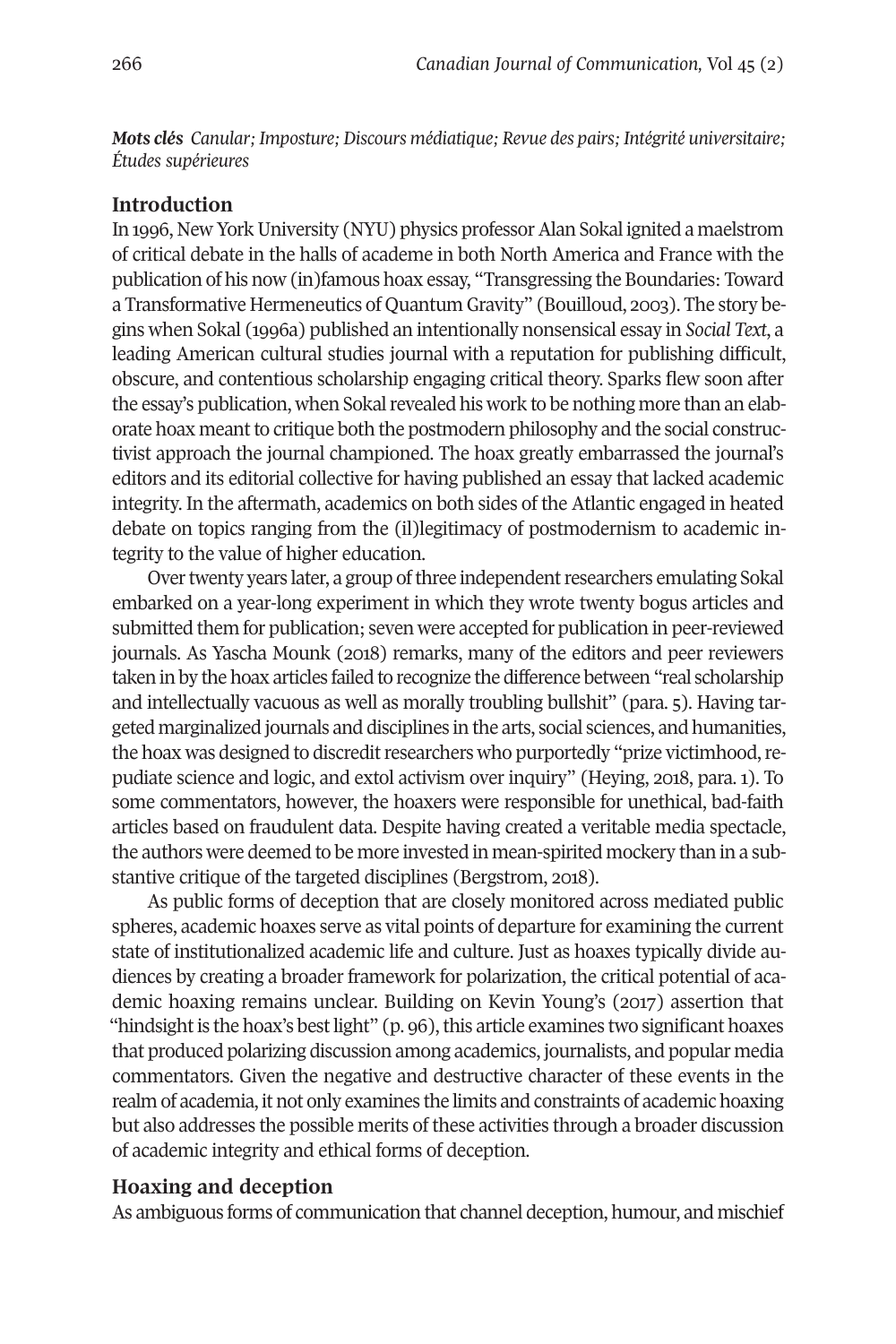in the targeting of victims and the approbation of audiences, hoaxes have certainly earned their place of notoriety in both private and public spheres of influence. For overtwo centuries, hoaxing has retained a great deal of elasticity in terms of its broader application and interpretation. The *Oxford EnglishDictionary* (Simpson & Weiner,1989) refers to hoaxing as a "humorous or mischievous deception, usually taking the form of a fabrication of something fictitious or erroneous, told in such a manner as to impose upon the credulity of the victim" (p. 273). By way of comparison, the *Merriam-Webster Dictionary* (2020) characterizes hoaxing as "an act intended to trick or dupe; something accepted or established by fraud or fabrication." While agreement on the humorous nature of hoaxing is absent, the use of intentional deception, trickery, and fabrication is foregrounded to highlight core features and dynamics. Hoaxing does involve malice and/or humour in the perpetuation of dishonest acts or statements that conceal or misrepresent a more accurate state of affairs (Reilly, 2018). Not to be confused with related concepts such as humbug, satire, fraud, parafiction, culture jamming, or interventionist art, hoaxing occupies a middle ground between the prank and the con, working both to deceive and be discovered; as James Fredal (2014) insists, "its truth wants out" (p. 78). Whereas scam artists and fraudsters tend to conceal the existence of any trickery (Fleming & O'Carroll, 2010) and pranksters outwardly leverage deception forfun and audience entertainment (McLeod, 2014), hoaxers seek credit to shore up public notoriety and fame.

Distinctions among hoaxer, target, and audience are of crucial importance: "the target is the object of ridicule; the audience, the object of entertainment and instruction" (Fredal, 2014, p. 76). One element of hoaxing is inescapable: savvy hoaxers will effectively blindside their targets by appealing to their own assumptions and preconceptions, their own self-importance, or their own nearsightedness (Secor & Walsh, 2004). When hoaxes are particularly successful in attracting attention, they work to coerce the audience into a kind of complicity whereby the latter become collaborators innocently colluding with the hoaxer; as Young (2017) points out, "the hoaxer just gets there first, making unwilling co-conspirators of us all" (p. 446).

All hoaxes are temporal events that must be public, involve deception, and be staged (Secor & Walsh 2004). For the acts of deception to rise to the level or status of a hoax, they must command and sustain the public's attention. To capture the popular imagination, the hoax must offer something sensational, dramatic, unusual, or ingenious (Boese, 2002). Hoaxes are thus textual events that draw upon traditional rhetorical techniques of probability and improbability to shift audiences from credulity and acceptance to doubt and disbelief. Throughout this process, hoaxers must also demonstrate a mastery of rhetorical and generic conventions to mock and ridicule targets effectively enough to entertain or instruct the audience (Fredal, 2014). As will become clear, "a good hoaxer is a very skilled reader and manipulator of textual genres and often specialized discourses" (Fleming & O'Carroll, 2010, p. 45). Hoaxes do not, however, constitute a distinct genre; rather, they mimic the features of the host genre (e.g., a news report, scholarly article, website, memoir, historical account, or radio address) (Fredal, 2014). As Harry Collins (2016) remarks, hoaxes mustresemble the real thing: "in an ideal hoax the resemblance will be all in the 'form' with no resemblance in con-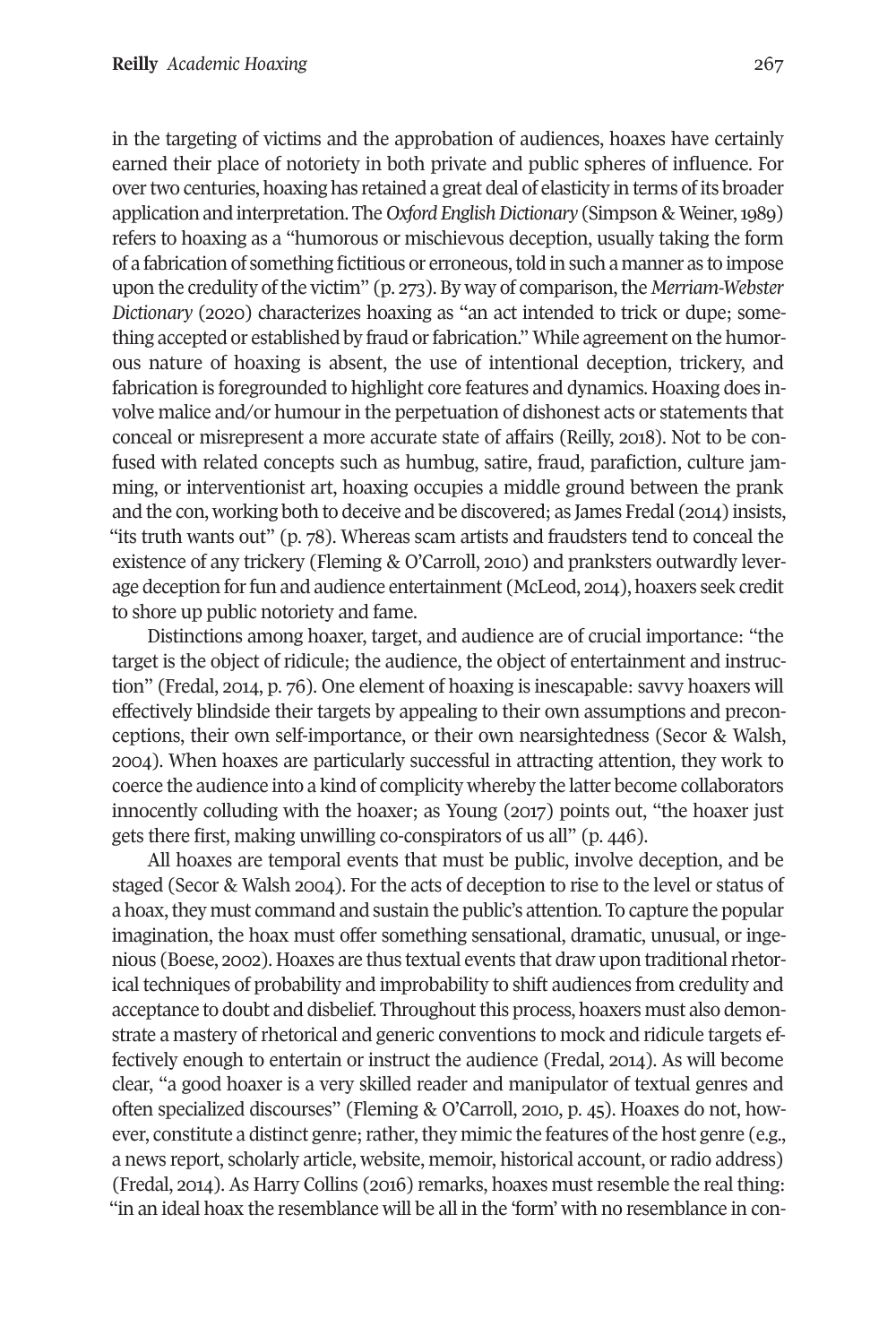text" (p. 78). More specifically, hoaxes engage in the reproduction or parodying of genres, passing the fake as authentic (Secor & Walsh, 2004). In this regard, hoaxers enjoy a great deal of freedom in their activities, producing the conditions for artfulness and ambiguity to emerge: "Not bound by the facts, the hoax is free to fabricate feelings and the genres associated with them" (Young, 2017, p. 18). It is in this self-fashioned environment that hoaxers push to discredit the host genre and its stand-in target, all the while championing themselves as the heroes of their own story, that of a fake conveying a higher truth (Fredal, 2014).

The didactic, pedagogical, or "educative potential" (Walsh, 2006, p. 169) of the hoax is by now well established. At their best, hoaxes can "expose presumptions, attitudes, and beliefs, and ultimately enable a momentary depolarization of opinion, which can be very helpful in stimulating discourse" (O'Neil, 2007, p. 302). Conversely, given the form's protean qualities and malleability, hoaxes can also spur greater division and polarization through ideological posturing and critique—a distinct feature of the two academic hoaxes discussed below. One final consideration of this article centres on the extent to which academic hoaxes can be designed and executed to produce generative discourse and insight. Before embarking on a closer examination of these hoaxes, this article will first establish the contours of, and contexts for, thinking about academic hoaxing.

#### **Academic hoaxes**

Various forms of deception exist in academic research, much of which has earned a dubious and even contemptible history (Nadler, 2014). Outside the more historically fraught disciplines, such as experimental psychology, deception has been leveraged in experiments as contributions to knowledge. According to John Schuerman (1990), cost-benefit analyses have served as common principles to justify deception in certain fields, especially "when the costs to subjects are virtually nil or when the anticipated benefits of the research are substantial and there is no other way to investigate the topic" (p. 60). In keeping with the above definition of hoaxing as mischievous or humorous forms of deception played out in the public arena, this article will limit the discussion of academic hoaxing to the realm of academic publishing. Although hoaxing activities in academia are certainly not limited to published works (conference presentations, internet/news media appearances, April Fool's Day press releases), the prevalence of hoaxing in academic literature—as well as the broader discussion and debate they generate—makes this form of deception a most valuable focal point.

Competition in higher education has a long history, particularly among research universities (Musselin, 2018), and various struggles over legitimacy have given rise to rivalries and divisions across the institution. T.H. Huxley's 1894 statement on the intrinsic value of the university as having "merely to do with pure knowledge and pure art" (as cited in Collini, 2016, p. 31) is particularly apt, as it celebrates one of the institution's foundational tenets. Who exactly produces this knowledge and art has, and continues to be, the subject of much heated debate. Universities have long participated in the creation of a core mystification: "The false idea that any one discipline or profession possesses the key to objective reality which entitles its experts to legislate policy fortheirless gifted or credentialed fellow citizens" (Michael,1996, p.128). If we accept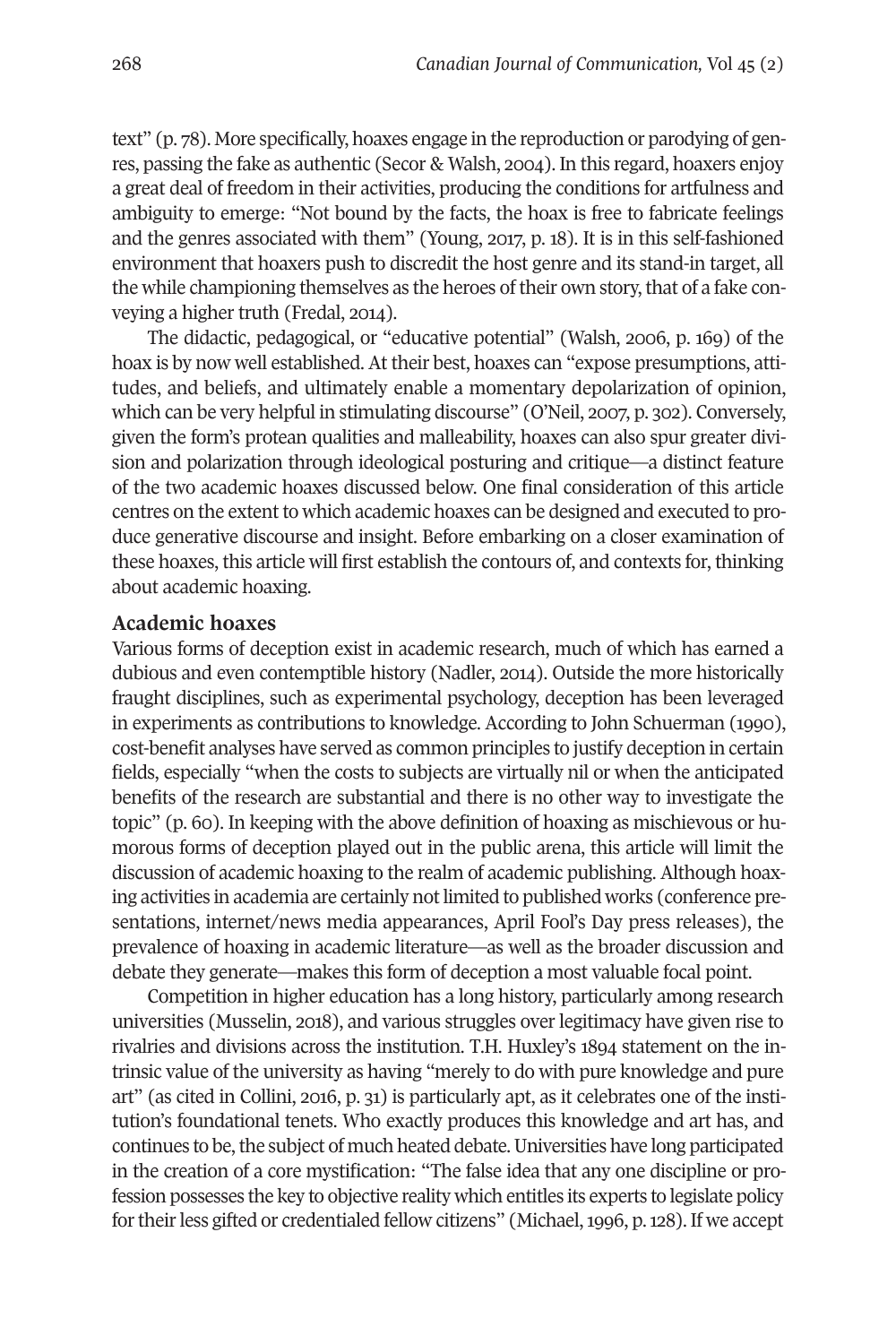that any and all disciplinary claims to epistemological legitimacy are fraught, if we concede that the "interdisciplinary university is not always a peaceful place" (Sokal, 1996b, para. 1), and if we acknowledge that hoaxes tend to flourish in "contest cultures" (Fredal, 2014, p. 76), itfollows that academia constitutes fertile ground for hoaxing. In academia, hoaxes are intimately bound up in shaping public discussion surrounding what counts as truth (Walsh, 2006). More specifically, hoaxes serve as dramatizations of broader contestations over the status of truth, acts that seek to raise questions about the processes and standards by which claims and knowledge are attributed legitimacy (Hynes, Sharpe, & Greig, 2012).

#### **Stages and features of academic hoaxing**

Academic hoaxes unfold in sequential stages and are also ascribed certain features. Hoaxes in academic publishing are punctuated by two phases: "*the entrapment* (when an article is submitted to, and published by, a targeted journal) and *the reveal* (when said article is exposed as a fake in a follow-up piece that e[xp](#page-15-0)lains and justifies the hoaxer's motivations)" (Spera & Peña-Guzmán, 2019, p. 160). <sup>1</sup> Once a hoax materializes, its core features appear front and centre: intention, revelation, and convention (Hynes et al., 2012). The hoaxer's intentions are of critical importance in deciphering the purported meaning of a hoax (e.g., to shame or embarrass a target, critique a field or discipline, devalue higher education); as will become apparent, hoaxes ofthis kind are designed specifically to be debunked, with the hoaxer usually prepared or willing to explain what was done and why (Katsoulis, 2013). The revelation of the hoax is designed to ensure that the target is clearly identified and embarrassed. The mastery of both convention and genre (imitating the conventions of natural or social sciences research) prepare the way for the hoax to pass as true, thereby enabling the hoaxer to implicitly and explicitly undermine the target.

The cumulative effect of bringing a successful hoax to fruition can never be fully measured but the ripple effects are clear. Because its practitioners broker in the "comic unmasking ofthe gullibility of others," academic hoaxes do notregister as "particularly kind or gentle rhetorical events" (Secor & Walsh, 2004, p. 72). Indeed, it is altogether rare that a target prove more fascinated and bemused than angry or embarrassed (Young, 2017). These deceptions are all the more stinging when the targets of the hoax are experts in a given field (e.g., scholars/researchers). The ethical problems underpinning the circulation of deliberate lies are clear; in addition, the deployment of humour or ridicule in certain instances is at once unethical and mean-spirited (Fleming & O'Carroll, 2010). As such, hoaxes have the capacity to trigger resentment and dismissiveness, a divisive element that can signal the splitting of audience/readership into two groups: those consonant with the hoaxer and those duped and later embarrassed (Secor & Walsh, 2004). The destructive potential of hoaxes is made most evident when they are "undertaken to show the superiority of one idea over another … Its outcome is only a deepening of polarized views, a hardening of differences, ideological fragmentation, and heated argument" (O'Neil, 2007, p. 302).

If, as Collins (2016) suggests, academic hoaxes lack the powerto redefine the epistemological foundations of a given field, their impact can be felt more tangibly in other areas connected to the individual or institution: the loss of prestige/reputation or limits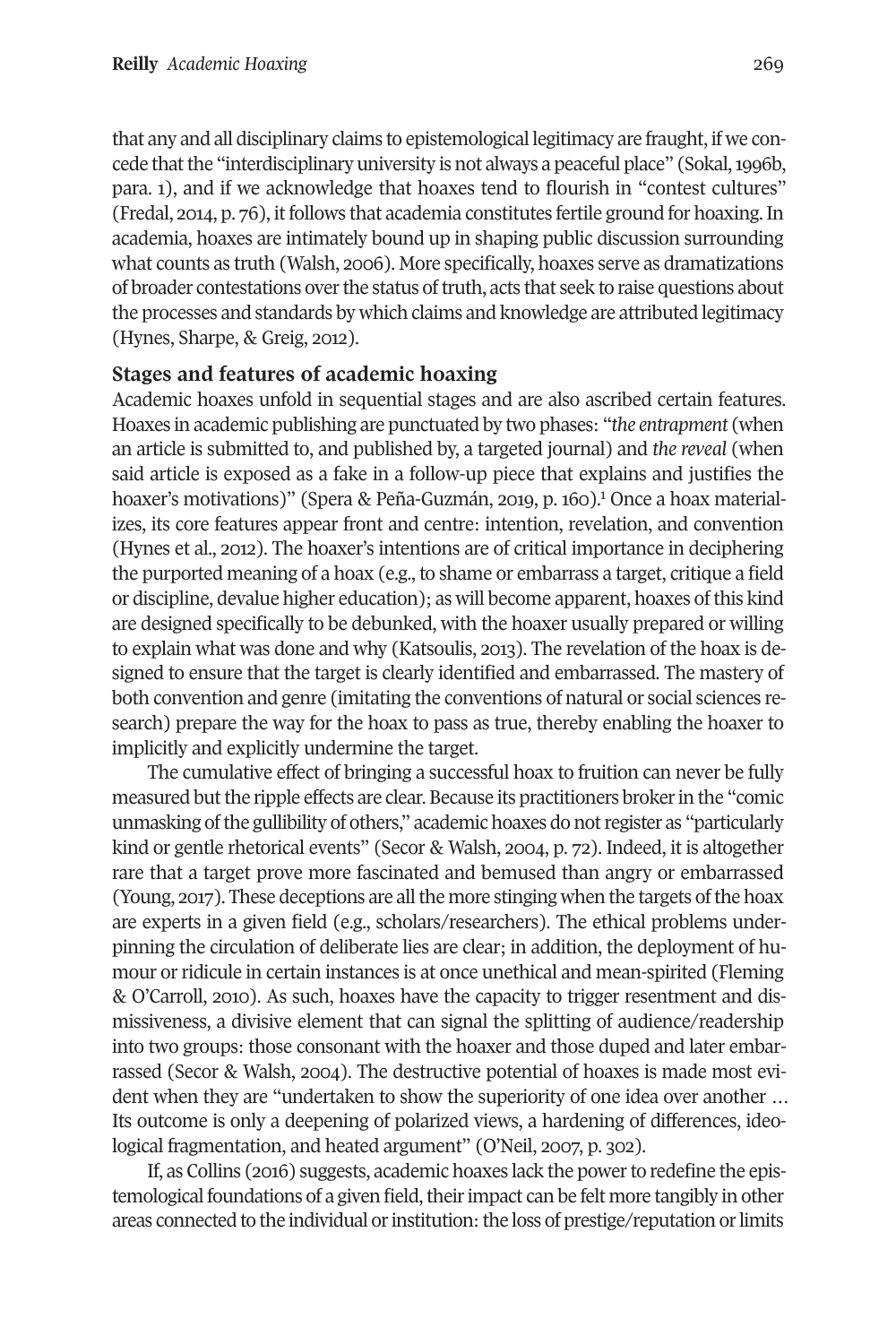on funding, publication avenues, hiring practices, tenure and promotion, career advancement, material or institutional resources, curriculum development, student enrollment, and so on (Petrzela, 2018; Slack & Semati,1997; Spera & Peña-Guzmán, 201[9\).](https://onlinelibrary.wiley.com/doi/full/10.1111/meta.12343) Academic hoaxes seek to influence how value is assigned in relation to what aspects of academia are deemed legitimate.As Rebecca Spera andDavid Peña-Guzmán (2019) have shown in the realm of philosophy, acts of hoaxing "operate according to the logic of legitimation by force" to shore up who and what does and does not count; these acts ultimately teach us more about the "power relations that permeate different professions than about the discourses they target"  $(p, 157)$ . Furthermore, in the event that hoaxes do reach broader audiences via sustained news media coverage, discourses of anti-intellectualism and anti-liberalism figure prominently, as do depictions ofthe culture wars.

In what follows, this article situates academic hoaxing as operating on a continuum with other undesirable forms of conduct within academic publishing, such as academic dishonesty, research misconduct, and intellectual malfeasance. Despite the very real destructive aspects tied to these practices, hoaxing is not restricted to solely producing negative outcomes or dangerous consequences within academia. Rather, the exercise of hoaxing can also be ethically designed and executed to produce generative forms of alternative feedback surrounding academic peer-review and publishing practices. One journal editor's inquiry into the decision-making practices of editorial peer review, for example, presents an alternative view of how ethical forms of hoaxing could materialize as public forms of deception that do not seek to openly vilify, humiliate, or embarrass targeted figures or fields in the academy.

### **"Differing approaches to truth": The Sokal Affair**

The first case study has been described as a flashpoint for protest against a perceived "collapse in standards of scholarship and intellectualresponsibility" (Boghossian,1998, p. 31) across the humanities and social sciences. The publication of NYUphysicistAlan Sokal's 1996 hoax essay in the cultural studies journal *Social Text* proved the perfect vehicle to reinforce this long-held claim.Despite the presence of numerous false claims and nonsensical argumentation, Sokal's (1996a) essay, "Transgressing the Boundaries: Toward a Transformative Hermeneutics of Quantum Gravity," was reviewed and vetted by five members of the journal's editorial collective for inclusion in a special double issue entitled "The Science Wars" (ERV, 2002). According to Sokal (2000), he was engaging in a "modest (though admittedly uncontrolled) experiment: Would a leading North American journal of cultural studies … publish an article liberally salted with nonsense if a) it sounded good and b) it flattered the editors' ideological preconceptions? The answer, unfortunately, is yes" (p. 49). In failing to properly vet the article, both the journal and its editors fell prey to the deception and were largely written off as lacking rigour and credibility, giving rise to public embarrassment and ridicule. Both the premise and conceit of the deception proved all too irresistible for observers across mainstream news media, so much so that the hoax (soon to be labelled the Sokal Affair) was "taken up in the media in proportions befitting a major political scandal" (Slack & Semati, 1997, p. 202). By ironically endorsing the notion that scientists had no special claim to scientific knowledge (Ruark, 2017), Sokal was instrumental in dra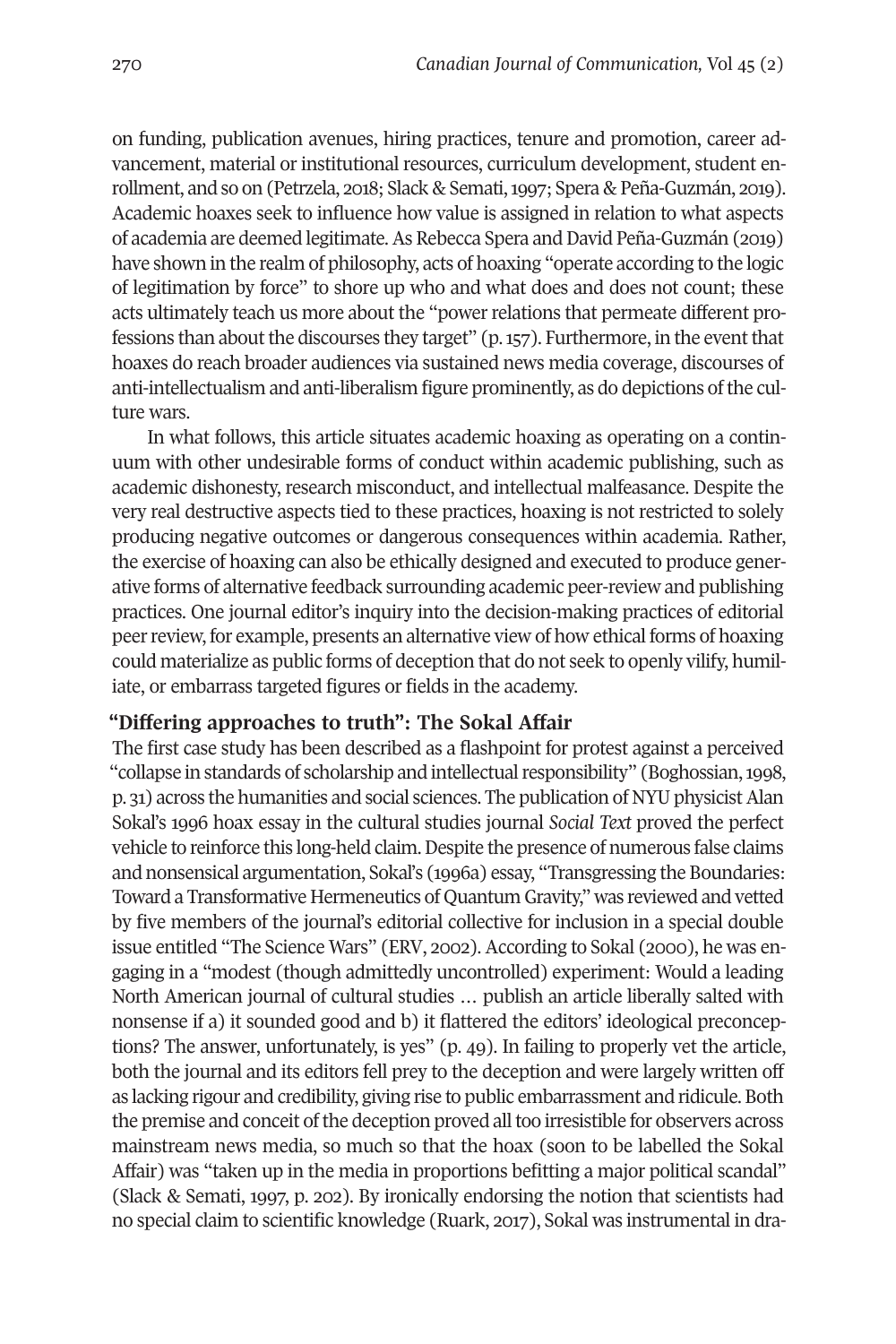matizing the polarization oftwo dominant and "differing approaches to truth" (Hynes et al., 2012, p. 288): objectivism and constructionism. The so-called science wars became the centre of a "stark disagreement" between defenders of "objective truth" (Linker, 2001, p. 59) and scientific rationality, and epistemic relativist and science studies scholars skeptical of value-neutrality and objectivity in scientific research.

In the early 1990s, scientists began to feel the threat posed by the academic left, likening the critique of science to a "frontal assault on 'civilization as we know it'" (Fuller, 1995, p. 34). During this period, the growing influence of science studies was deemed a legitimate threat to the hard sciences because the demystification of scientific research left less room for scientists to claim full dominion over truth and knowledge production (Michael, 1996). As one cultural critic noted at the time, the emergence of the history and philosophy of science also had the uncomfortable effect of pushing otherwise insulated scientists to confront science directly (Kimball,1996). On the one hand, science studies scholars were highlighting the urgency with which science had to be held publicly accountable to society ([Lin](#page-15-1)ker, 2001) in the interests of "democracy-advancing projects" (Harding, 1996, p. 18).<sup>2</sup> On the other hand, natural scientists' core criticism of science studies (or postmodernism) was that epistemology was being forsaken in favour of ideology at the expense of incontrovertible truths (e.g., the laws of physics) (Truscello, 2011); a common grievance in this camp was the theorist's misappropriation of scientific literature and terminology and the intellectual bastardization of scientific knowledge. However, not all accounts of the science and culture wars were divisive: philosophers and scientists both failed to reflect on their power and authority as scholars capable of shaping knowledge on behalf of people occupying different socio-economic categories (Linker, 2001). A tempered response would also appear in an editorial in *Nature* (1997) citing that many working scientists accepted the constructivists' critique regarding social processes, all the while reaffirming that science should not be regarded as a purely social construction.CornellUniversity physicistKurtGottfried (1997) went even further, insisting that "mere polemics would not do" (p. 62) as non-scientific audiences deserved thoughtful and persuasive argumentation.

It is against this backdrop that Sokal painstakingly reproduced and exploited the conventions of the *Social Text* article format, with an emphasis on critical/ideological stance, citation, topoi, and style (Walsh, 2006); indeed, in mimicking these features to the letter, he was able to shore up the credibility and authority needed to ensure the hoax's publication. Despite the breach of trust perpetrated by Sokal (involving the wilful deception of the *Social Text* editors), he positioned himself as wanting to initiate "dialogue on the Left between humanists and natural scientists—'two cultures' which … are probably farther apart in mentality than at any time in the past 50 years" (Bricmont & Sokal, 1998, p. 248). To make this claim all the more plausible, Sokal carefully eschewed the label of hoax, embracing the friendlier critical genres of *parody* and *satire* to ensure that he and his audience were on the same side (Secor & Walsh, 2004). Sokal's embrace of parody was significant for two reasons: publishing a parodic text would arguably increase the likelihood that the article would be read, and it would also downplay the transgression of duping t[he](#page-15-2) editorial collective of a non-refereed journal that accepted his work in good faith. <sup>3</sup> At his best, Sokal (1998) offered two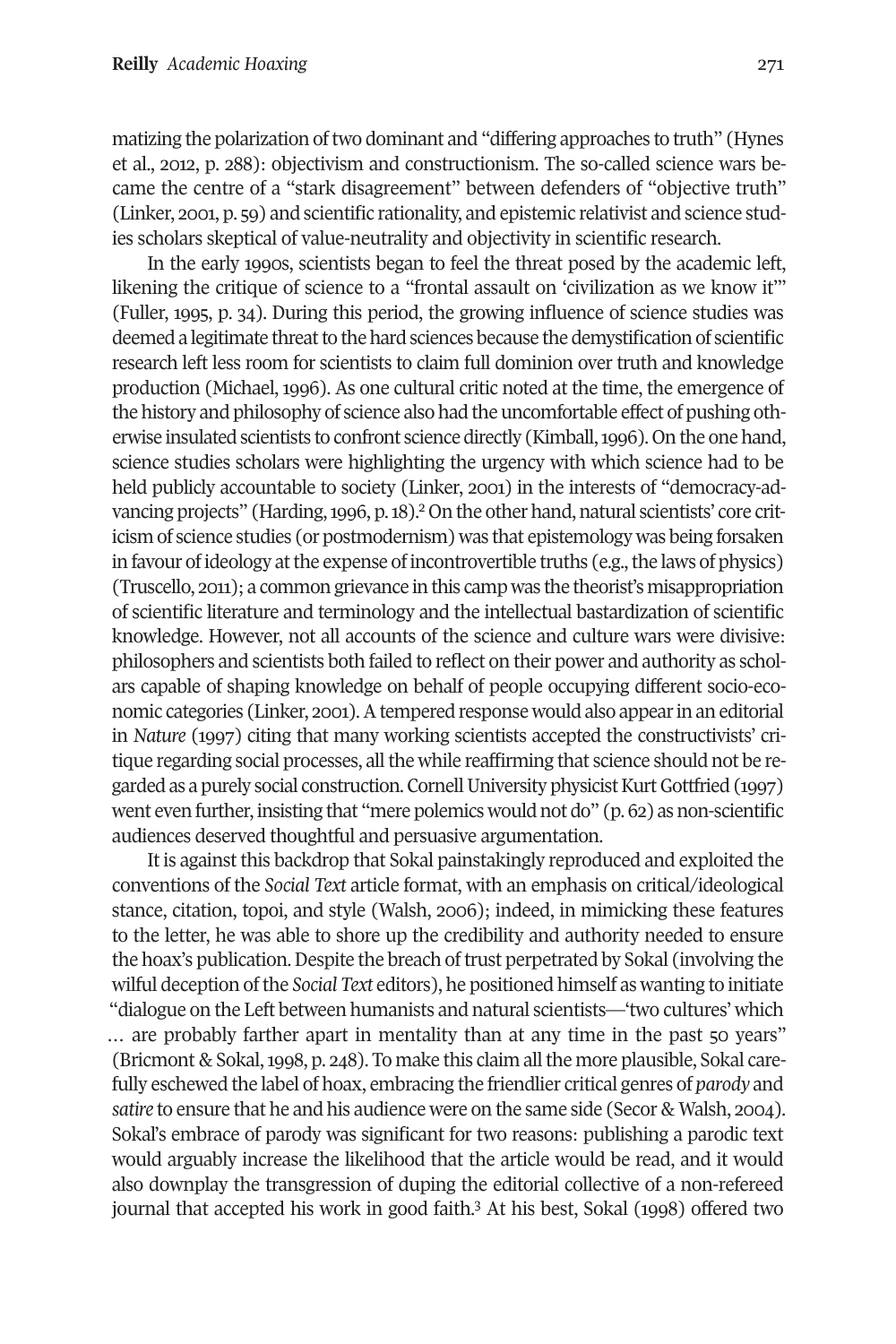claims as to what his hoax did and did not prove: that the editors of a "rather marginal journal were derelict in their intellectual duty," and that his hoax "doesn't prove that the whole field of cultural studies, or cultural studies of science—much less sociology of science—is nonsense. Nor does it prove thatthe intellectual standards in these fields are generally lax" (p.11). At his worst, he was totally dismissive of the scholarship produced in the pages of *Social Text*: "Postmodernism has three principal negative effects: a waste of time in the human sciences, a cultural confusion that favors obscurantism, and a weakening of the political left" (Bricmont & Sokal, 2011, p. 205). In addition to the initial deception, perhaps the gravest, most "academically irresponsible" act Sokal committed was to offer a "quick take" (Slack & Semati, 1997, p. 212) from outside an interdisciplinary field in which he lacked expertise. Sokal's efforts to create dialogue on the left cannot be taken at face value for two reasons. First, as Stephen Hilgartner pointed out, the hoax was designed to paint the academic humanities with the same brush, lumping a wide array of scholars together underthe banner of postmodernism or relativism, regardless of the lack of interconnections among fields, disciplinary backgrounds, or research orientations (as cited in Ruark, 2017). Second, as Ellen Schrecker remarked in a recent oral history of the Sokal Affair, the hoaxer's greatest legacy is to have dismissed the larger cultural and political forces of the era, in favour of unwittingly contributing to the "culmination of 40 years of attacks on academic expertise" (as cited in Babich, 2019, p. 142). In short, Sokal's hoax has become shorthand for a much broader dismissal of university research on the left—especially in the humanities and social sciences.

It is thus difficult to disentangle the web of motivations underlying Sokal's hoax. Was he looking to embarrass the journal and its editors? Yes. Was he seeking to bridge the divide on the academic left? Quite possibly. Was he unevenly critiquing scholarship produced across the humanities and social sciences? Absolutely. Building on Paul Gross and Norman Levitt's (1994) attack of science studies in which the latter were criticized for rhetorical grandstanding devoid of well-researched argumentation (Truscello, 2011), Sokal was also cast as engaging in a form of academic bullying that foregrounded a "negative rhetorical process of belittlement, exaggeration and ultimately nonconstructive criticism" (O'Neil, 2007, p. 302). As Jennifer Slack and Mehdi Semati (1997) argue, these attacks on cultural studies were punctuated by a "glib, haughty, condescending tone [that worked] to cover over the lack of serious scholarship" (p. 220). Sokal would later admit that the real threat to the natural sciences was never postmodernism or science studies but rather the financing of research, more specifically, "the threat posed to scientific objectivity when public funding is increasingly replaced by private sponsorship (Bricmont & Sokal, 2011, p. 205).

For Sokal (1996b), "the interdisciplinary university is not always a peaceful place" (para. 1). The unease experienced around the institution at the time was due in part to rising research costs and steady declines in funding (Slack & Semati, 1997), not to mention the slow but eventual devaluation of the hard sciences in relation to the less well-funded and less well-regarded departments such as the humanities (Michael, 1996). Competition over funding, resources, and enrollment left academics across disciplines feeling increasingly besieged (Michael, 1996). In a now oft-cited phrase, James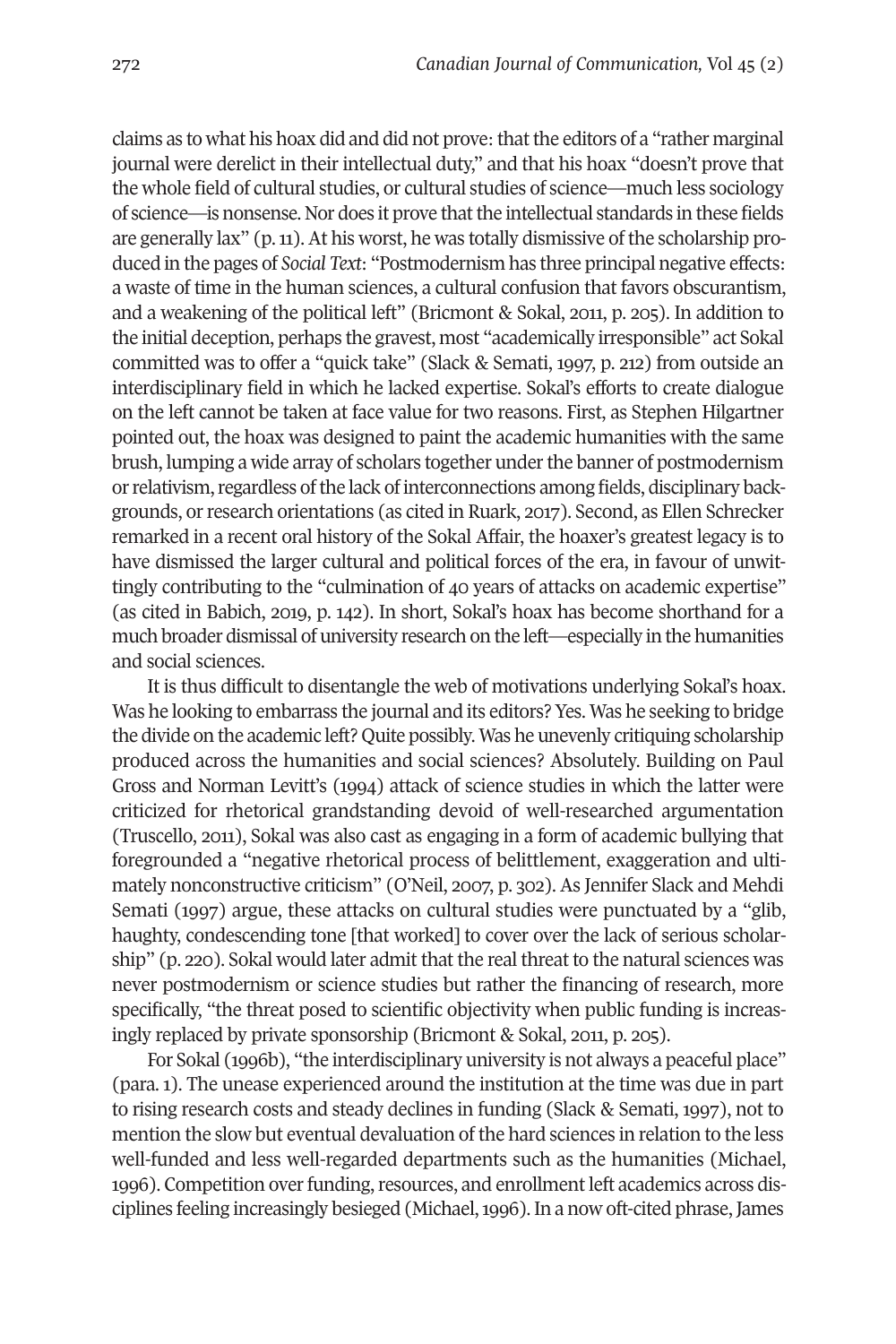Carey's assertion that "public resentment against higher education is real" (as cited in Wilson, 1995, p. 25) was deeply felt during this period. Indeed, the pronounced antiintellectualism of the previous decade's culture wars produced fertile ground for the controversy to mushroom. The SokalAffair would simultaneously exacerbate conflicts between the sciences and humanities and deepen conflicts within the left over what constitutes legitimate politics and education (Slack & Semati, 1997). If Sokal's ultimate goal was to advance dialogue and understanding between humanists and natural scientists, the deception-based discourse produced by the hoax failed in large part to create the inroads Sokal had arguably hoped for. In fact, the disciplinary and ideological tensions exacerbated during this period would resurface with even greater intensity in the second, albeit unrelated, iteration of Sokal's experiment: the "Grievance Studies" hoax.

#### **Sokal Squared: The "Grievance Studies" hoax**

Another wave of adversity in and beyond the academy would crest in October 2018 with the appearance ofthe "Grievance Studies" hoax, otherwise referred to in the press as "Sokal Squared." Helen Pluckrose (editor of the digital magazine *Areo*), James Lindsay (mathematics PhD), and Peter Boghossian (assistant professor of philosophy) co-authored and submitted twenty fake articles to peer-reviewed journals, seven of which were accepted for publication. The group devised and followed a loose set of criteria, with each hoax article having to engage at least one or more of the following: a humorous tone, ludicrous or outrageous theses, lack ofrigour, amateurish construction, and little understanding of the field (Lindsay, Boghossian, & Pluckrose, 2018). The three skilled hoaxers targeted journals/fields they pejoratively call "Grievance Studies"—cultural studies, identity studies, and critical theory, among others—scholarship they characterize as "based less upon finding truth and more upon attending to social grievances" (Lindsay et al., 2018, para. 1). In their post-hoax revelation, they argue that scholars in these fields "increasingly bully students, administrators, and other departments into adhering to their worldview" (para.1). In an attempt to better understand this facet of academia, they set out on a year-long experiment that saw them engage in what they called "a kind of reflexive ethnographic study" (para. 6). In an interesting variation on the form, this project was envisioned as both an academic hoax and a research project. Having garnered a great deal of attention and commentary from academics and journalists alike, this staged deception provides a second critical case study through which to evaluate academic hoaxing.

Support for an academic hoax of this kind will often take two forms: open critique on the part of scholars and researchers from other disciplines/institutions, and an institutional critique of the university and higher education as a whole. As an example ofthe former, Harvard psychology professor Steven Pinker (2018) snidely tweeted the following: "Is there any idea so outlandish that it won't be published in a Critical/PoMo/Identity/'Theory' journal?" Exemplifying the latter, *The Baffler* writer Jarek Ervin (2018) wrote that "we do not need more heroic defenses of the crumbling and corrupt institutions of higher education, nor should we hold onto the delusion that academia is inherently a beacon of progress and reason" (para. 32). In both instances, the hoax set in motion a cynical affirmation of the shortcomings of certain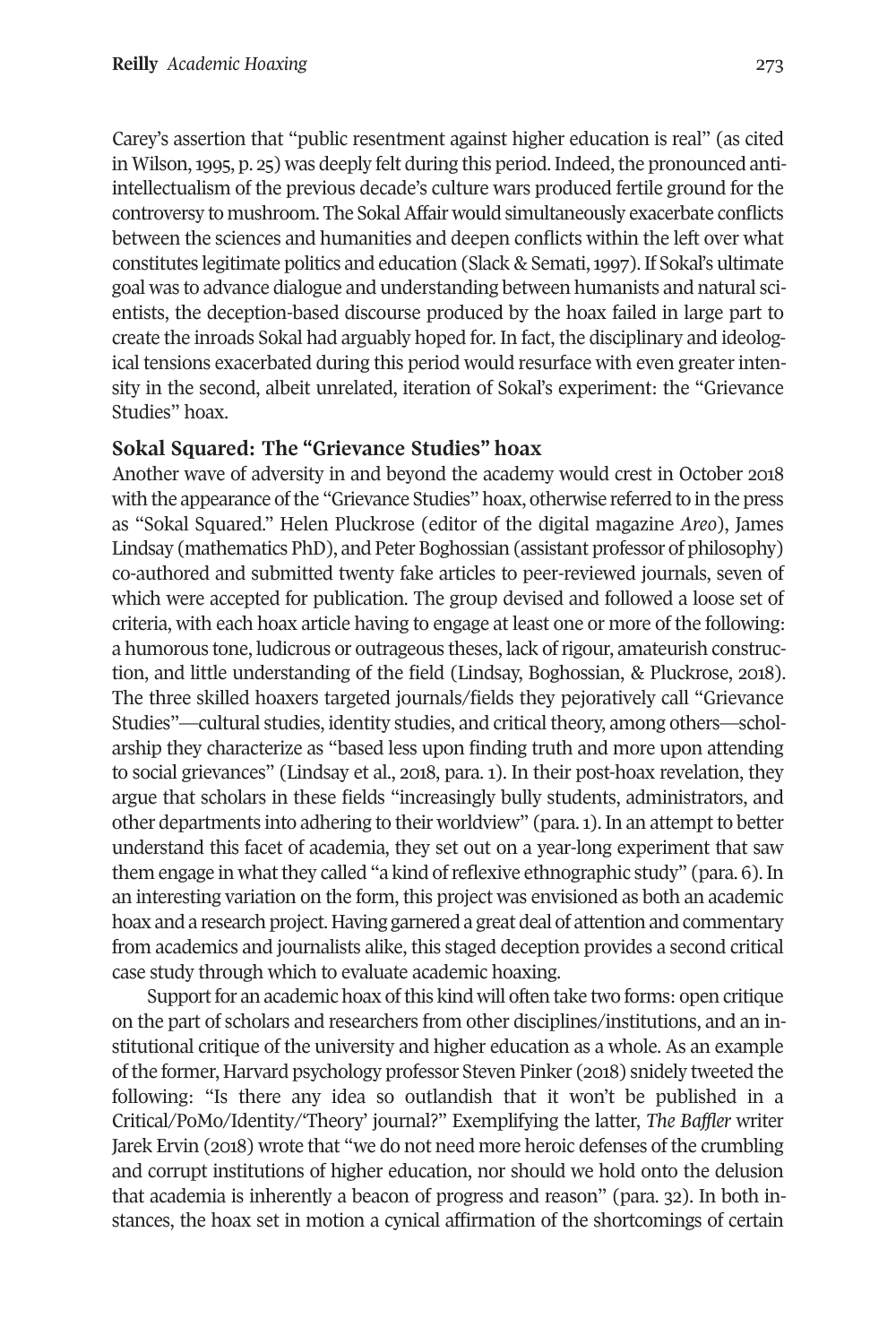branches of scholarly inquiry and a desire to see academia more for what it is: a highly dysfunctional place. Other commentators

- praised the hoax for its humour and hilarity, while also lamenting how easily "morally troubling bullshit" (Mounk, 2018, para. 5) can make its way through peer review;
- agreed with the general premise of the critique—that these marginalized fields "prize victimhood, repudiate science and logic, and extol activism over inquiry" (Heying, 2018, para. 1), a feature that inspired one researcher to leave academia altogether; or
- supported academic hoaxing more generally as a historically significant form of intellectual inquiry and as a wellspring of creativity in the ongoing life of ideas (Smith, 2018).

Not to be outdone, even Alan Sokal came to the group's defence on the grounds that their "operation was initiated in the public interest, without any financial or professional benefit" (Lăzăroiu, 2019, p. 4).

Because the group made peerreview the focal point of and gold standard for measuring the hoax's success, this form of deception differs from the previous case study in important ways. Whereas *Social Text* editors closely scrutinized Sokal's essay in the lead-up to publication, it was not subjected to peer review (Grossberg, 2018); in addition, Sokal (1996b) designed his standalone hoax with a companion revelation piece slated to appear in the journal *Lingua Franca*. The Sokal Squared hoaxers devised a more ambitious approach: to co-author and submit twenty articles designed to clear peerreview through covert deception.Unlike Sokal, who cleverly plotted his post-hoax revelation, Lindsay, Boghossian, and Pluckrose were exposed prematurely by an investigative journalist at *The Wall Street Journal* who forced the group's hand in ending their hoaxing experiment, prompting a publicly manufactured rationale for the deception (see Melchior, 2018). As part of their reveal, they published an article and a short documentary-style YouTube exposé of themselves in action (shared 54,000 times), "unmasking what they called academe's leftist, victim-obsessed ideological slant and low publishing standards" (Kafka, 2018, para. 1). Their articles on dog-park canine rape culture, fat bodybuilding, dildos, "breastaurants," ironic social justice scholarship, moon meetings, and "a feminist rewrite of a chapter from Adolf Hitler's *Mein Kampf*"—all of which were accepted for publication—served to illustrate just how easily "shoddy, absurd, unethical and politically-biased papers" (as cited in Hughes & Aldous, 2018, para. 19) could make their way through peer review.

Sokal Squared generated a great deal of critical debate about the merits and shortcomings of the academic hoax, with much of the controversy centring on deception in peer review. As James Taylor (2018) suggests, the main point of the hoax seems to have been to highlight that some poor-quality articles get published in marginal journals and far less frequently in mainstream journals. Contrary to their boast of having published work in the top targeted fields, four of the journals in which their work was accepted were ranked fifth, eighth, twenty-fourth, and twenty-seventh out of 42 journals in women's studies; the other three journals were not listed in Journal Citation Reports (Hughes & Aldhous, 2018). A basic overview of their year-long experiment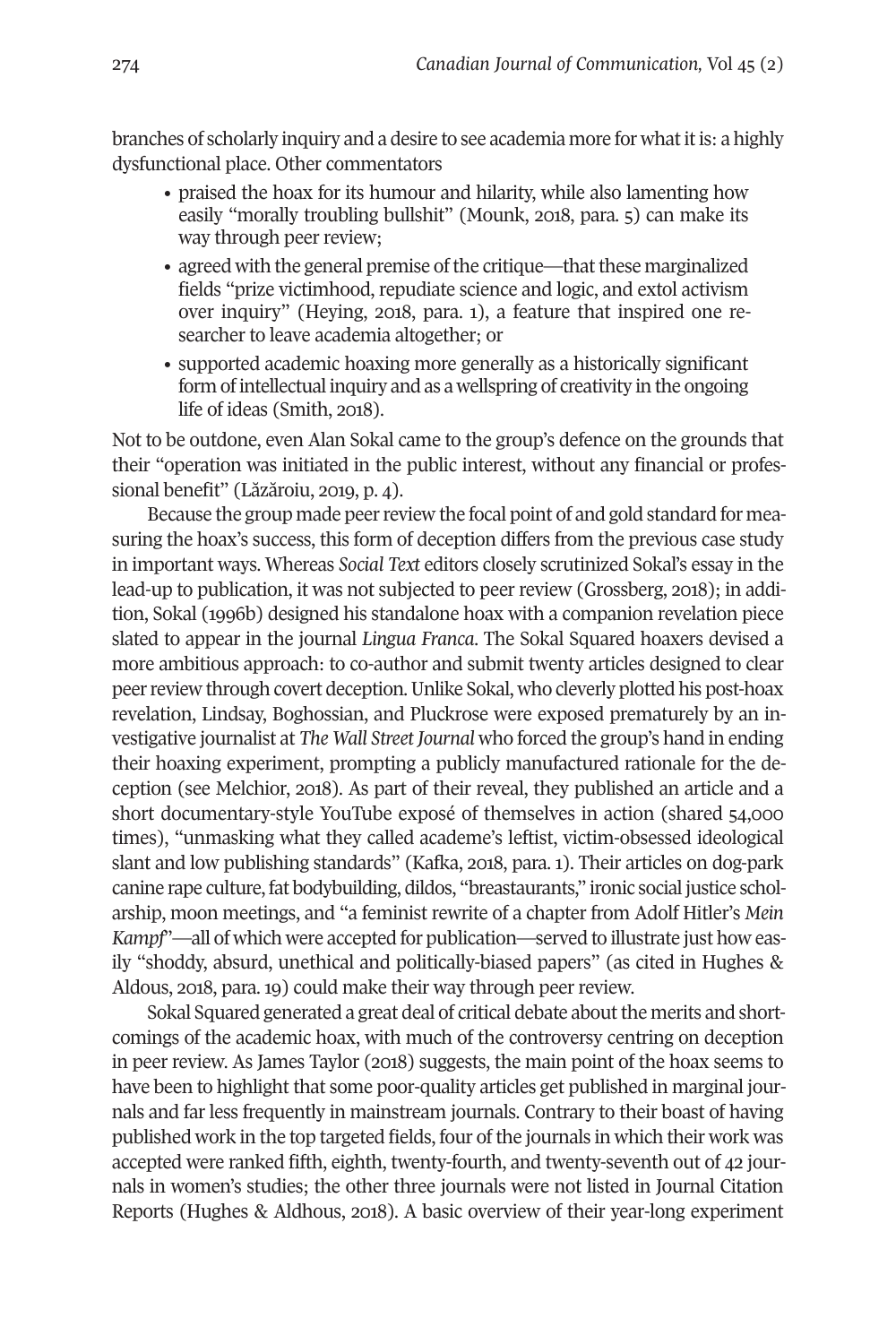yielded the following insights: "77% of their submissions were rebuffed, they failed to publish *anything* in 66% of the journals they submitted to, and 42% of their papers were never granted so much as [a Revise & Resubmit], often despite multiple publication attempts" (Al-Gharbi as cited in Soave, 2019, para. 12).

The group engaged in more elaborate forms of deception than Sokal in order to have seven of their articles accepted for publication. The hoaxers were consistently criticized for exploiting collegiality and undermining respect for scholarship by submitting [k](#page-15-3)nowingly deceptive research designed to humiliate journals, editors, and reviewers. <sup>4</sup> To understand this breach, it is vital to understand the nature and function of peer review. Scholarly integrity and intellectual honesty form the kernel of this endeavour, a process that is at times muddied by the human predisposition to dishonesty and mischief-making (Piedra, 2019). As Lisette Piedra (2019) writes, "the peer review system operates on good will and human judgment; as such, it is inherently flawed … For editors, every accepted manuscript holds a measure of risk. We assume the work has not been plagiarized, reproduced elsewhere, or results falsified" (p. 154). The system is not designed to detect or root out fraud; rather, one explicitly stated purpose of peer review is to evaluate scholarship and to improve promising manuscripts [\(B](https://www.chronicle.com/article/What-the-Grievance/244753)ergstrom, 2018; Lăzăroiu, 2019; Piedra, 2019). In short, academic journals expect fair submissions. In the absence of professional integrity and honesty, the system is susceptible to the kinds of deception perpetrated by Pluckrose, Lindsay, and Boghossian.

Due to the nature of the hoax, the charge of academic misconduct warrants closer attention. One editorial in *Educational Philosophy and Theory* exclaimed thatthe hoax constituted the (im)perfect constellation of postmodernist philosophy, academic dishonesty, and shoddy peerreview (Lăzăroiu, 2019). Scholars impacted directly by Sokal Squared published editorials in which they characterized the broader hoax as maliciously deceitful (Yoder, 2018) and as violating ethical and academic norms (Taylor, 2018). For many the hoax had more in common with notorious examples of scientific fraud (Hughes & Aldhous, 2018); for others still, it was disingenuous on the part of the hoaxers to suggest that rigour, integrity, and honesty are lacking in social sciences and humanities alone because they wilfully omitted re[fer](#page-15-4)ence to other forms of fabricated and bad-faith "objective" research (Kolata, 2018). <sup>5</sup> Carl Bergstrom (2018) went so far as to argue that the hoax was not only ethically indefensible, but that it represented straight-up academic misconduct. For example, in the authors' dog-park rape culture essay, "they made outlandish arguments founded on fake data" (Petrzela, 2018, para. 2); in it, the authors claim to have observed over 10,000 dogs and over 1,000 hours of "dog humping patterns" (London, 2019, para. 6). Given his status as a tenuretrack faculty member at Portland State University (PSU), Peter Boghossian (2019) was sanctioned for failing to obtain research ethics approval for research involving human subjects. It is likely that he drew increased scrutiny based not only on the fabrication of data and the failure to secure research ethics approval but also on the group's own admission of engaging in "a kind of reflexive ethnographic study" (para. 6). Having addressed their desire to interface with reviewers and editors as part of their experiment to better understand the field (Lindsay et al., 2018), the group invited the academic community to interpret their work as research involving human subjects,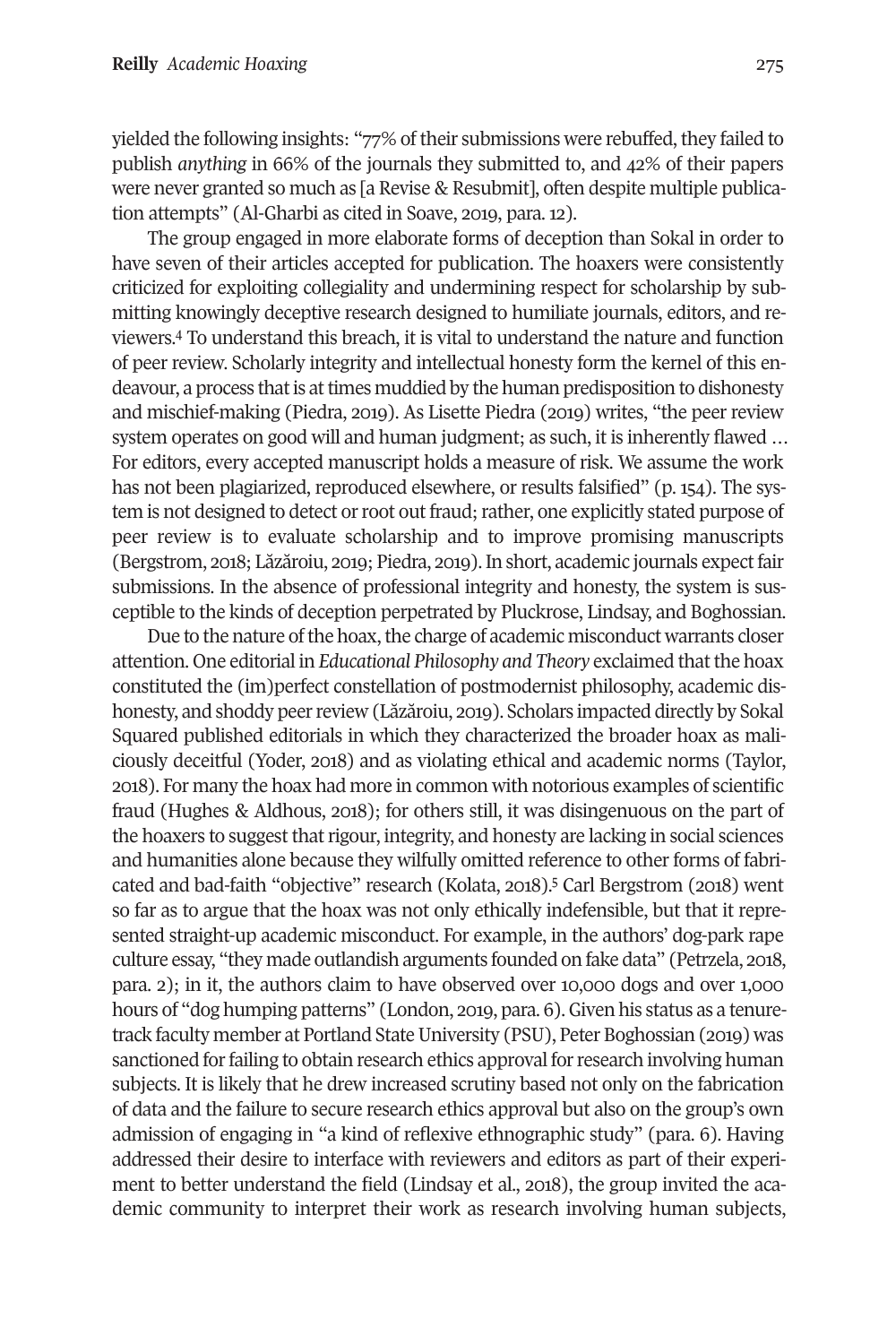regardless of their claims to having engaged in academic parody or satire (Ashley, 2019). To better assess this hoax—and academic hoaxing more generally—it is useful to consider this charge of academic misconduct in relation to other forms of academic deception.

#### **Academic dishonesty, research misconduct, intellectual malfeasance**

To situate the Sokal Squared hoax as academic dishonesty, research misconduct, or intellectual malfeasance is significant because it positions deception firmly within the realm of academic labour and publishing as something inherently disruptive and destructive. While it is beyond the purview of this article to provide a thorough overview of research misconduct, a range of examples that threaten the epistemological foundations of the modern-day university is offered. To begin, Aja Romano (2015) offers a bleak summary of the current landscape:

Between real reviewers attempting to scam authors for fake reviews, authors attempting to scam publications by creating fake reviewers to create fake reviews, editors playing both sides by creating fake reviewers and assigning them to real papers, third-party services doing all of the above, and fake academic journals accepting all of these papers regardless of their levels of fabrication, it's hard to know how to keep the integrity of the academic publishing process intact. (para. 22)

As Romano (2015) puts it, the degree to which researchers and academics will engage in deception is at once vast and variable.Data fabrication, falsification, and plagiarism are among the most egregious examples of fraudulent activity, with researchers in psychology, political science, cardiology, and medicine (among many others) being flagged or exposed for academic dishonesty. One staged anthropological discovery of primitive island dwellers in the Philippines (the Tasaday people) garnered global media attention largely due to the complicity of professional anthropologists in pronouncing their authenticity despite the fact that a "number of local residents had been hired by government officials to impersonate noble savages for the benefit of gullible consumers of the image" (Robin, 2004, p. 220). The Tasaday hoax (circa 1971) would later be unanimously described as an "artful hoax," while the anthropologists were labelled "intellectual charlatans" (Robin, 2004, pp. 219–220). A leading anthropologist responsible for producing a missing link between Neanderthals and modern humans was exposed thirty years after having first falsified his findings (Harding, 2005). According to archaeologist Thomas Terberger, the scale of Reiner Protsch von Zieten's deception was so extensive that "anthropology is going to have to completely revise its picture of modern man between 40,000 and 10,000 years ago" (as cited in Harding, 2005, para. 5).

Other forms of academic misconduct include fake peer review, that is, editors subverting the peer-review process through the creation of fake reviewer accounts (Brainard & You, 2018). [6](#page-15-5) In some instances, scientists, such as medicinal-plant researcher Hyung-In Moon, have exploited an email loophole in publishing-house databases, enabling them to use pseudonyms and bogus email addresses to facilitate the "peer review" of their own submissions. Once exposed, Moon's deception led to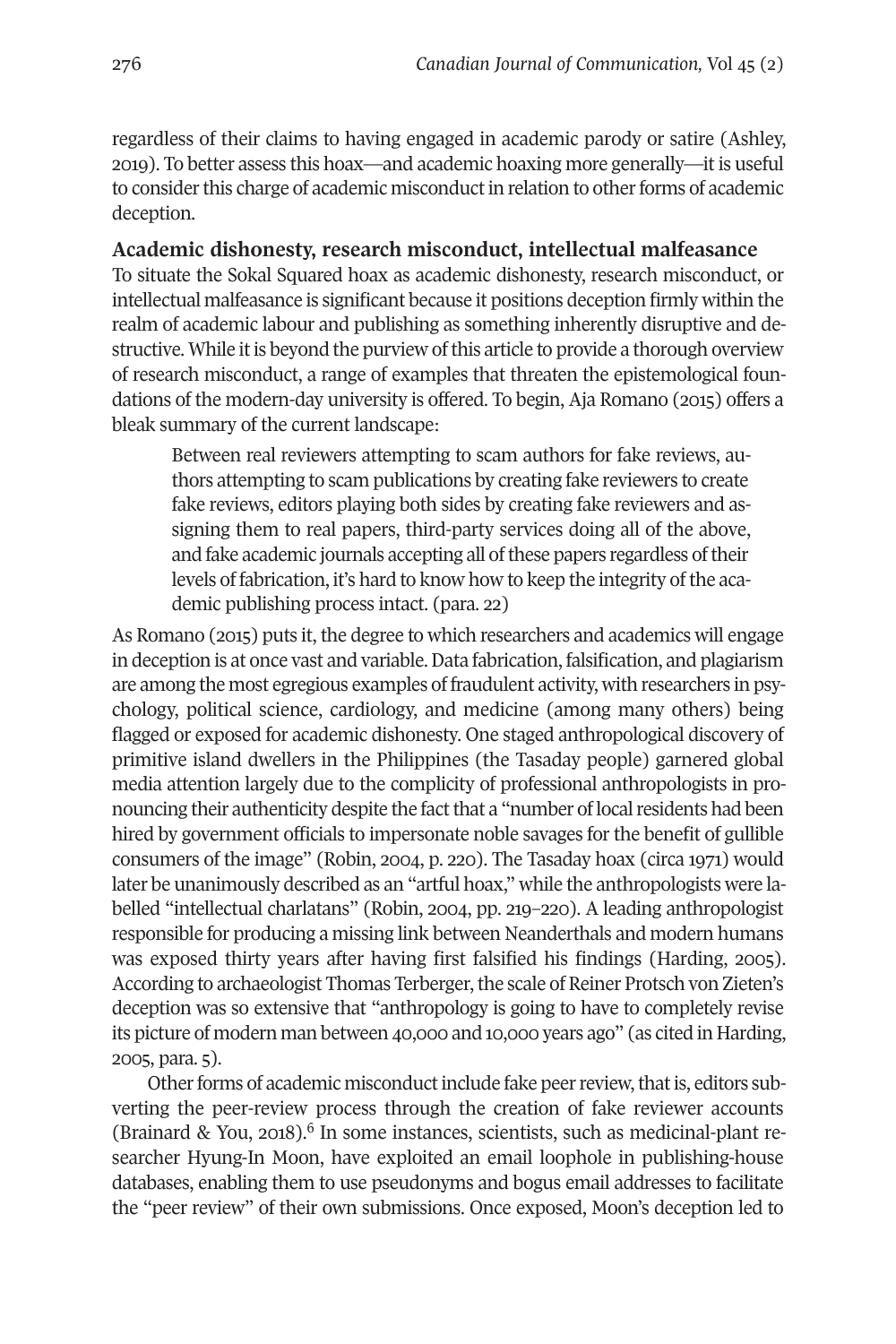the retraction of 28 articles and the resignation of an editor (Ferguson, Marcus, & Oransky, 2014). The retraction of academic scholarship has become such a problematic issue, particularly within open access medical journals, that entire websites are now devoted t[o](#page-15-6) monitoring these activities (e.g., Retraction Watch; Retraction Watch Database). <sup>7</sup> Journal editors have also been flagged for engaging in high-volume crosscitation among lesser-known journals to increase their journals' visibility and influence through higher impact ratings (journals participating in these schemes have been colloquially labelled "citation cartels") (Meyer, 2013). Elsewhere, researchers are publishing work in open access journals (OAJ) under a predominantly pay-to-publish model that does not subject the work to any form of peer review (Romano, 2015). In a 10 month experiment, science journalist John Bohannon submitted a fake scientific article about a cancer "wonder drug" to 304 OAJs to test the credibility and legitimacy of the academic publishers. Of the 304 submissions, 157 journals accepted the article, with 60 percent of the journals bypassing peer review altogether (Shaw, 2013). As Bohannon's (2013) experiment shows, the journals were less interested in the quality of the article an[d/](#page-15-7)or the rigours of peer review than they were in securing payment

from the author. <sup>8</sup> It is worth noting that the Sokal Squared experiment began in 2017 with the OAJ publication of "The Conceptual Penis as a Social Construct" (2018), a hoax article that inadvertently exposed "the sham peer review process of a so-called 'predatory journal' [the Taylor & Francis-owned *Cogent Social Sciences*]" (Kahr, McHenry, & Hollingsworth, 2019, p. 5). Academics are lured to these journals through the promise of publishing in non-peer-reviewed journals that boast high impact factors and visibility across research networks such as Web of Science, Scopus,Google Scholar Citation, and Index Copernicus (Sevunts, 2019). Briefly rounding out the list of deceptive examples are computer-generated spoof articles and gibberish papers (e.g., "Get Me Off Your Fucking Mailing List") featured in both predatory pay-to-publish journals and established houses such as Springer (Van Noorden, 2014). All of the above forms of deception illustrate the need to curb academic misconduct and to introduce safeguards to protect against fake scholarship.

Both the Sokal and Sokal Squared controversies have shown that hoaxing in academia can be leveraged to discredit one's political opponents in broader mediated public spheres: for Sokal, it was the leftist academic humanists more generally, and less so the practitioners of science studies (Slack & Semati, 1997); for Lindsay, Boghossian, and Pluckrose, it was identity studies scholars working in the areas of gender, queer, and critical race studies. In these two high-profile case studies, the political opponents are selected as targets of public shaming and embarrassment fortheir perceived lack of scholarly rigour and integrity. Because the academic peer-review system is built on good faith and honesty—not to mention the unpaid labour of reviewers and editors—hoaxes of almost any stripe may appear if/when highly skilled actors present bad-faith arguments based on manufactured data (Beauchamp, 2018).If some of the larger goals of academic hoaxing are to stir up discipline-based anxieties and ideologically motivated attacks or to undermine the integrity of the peer-review process, these examples certainly pave the way for how best to continue this dubious critical project. Hoaxes, however, are not limited to producing solely negative or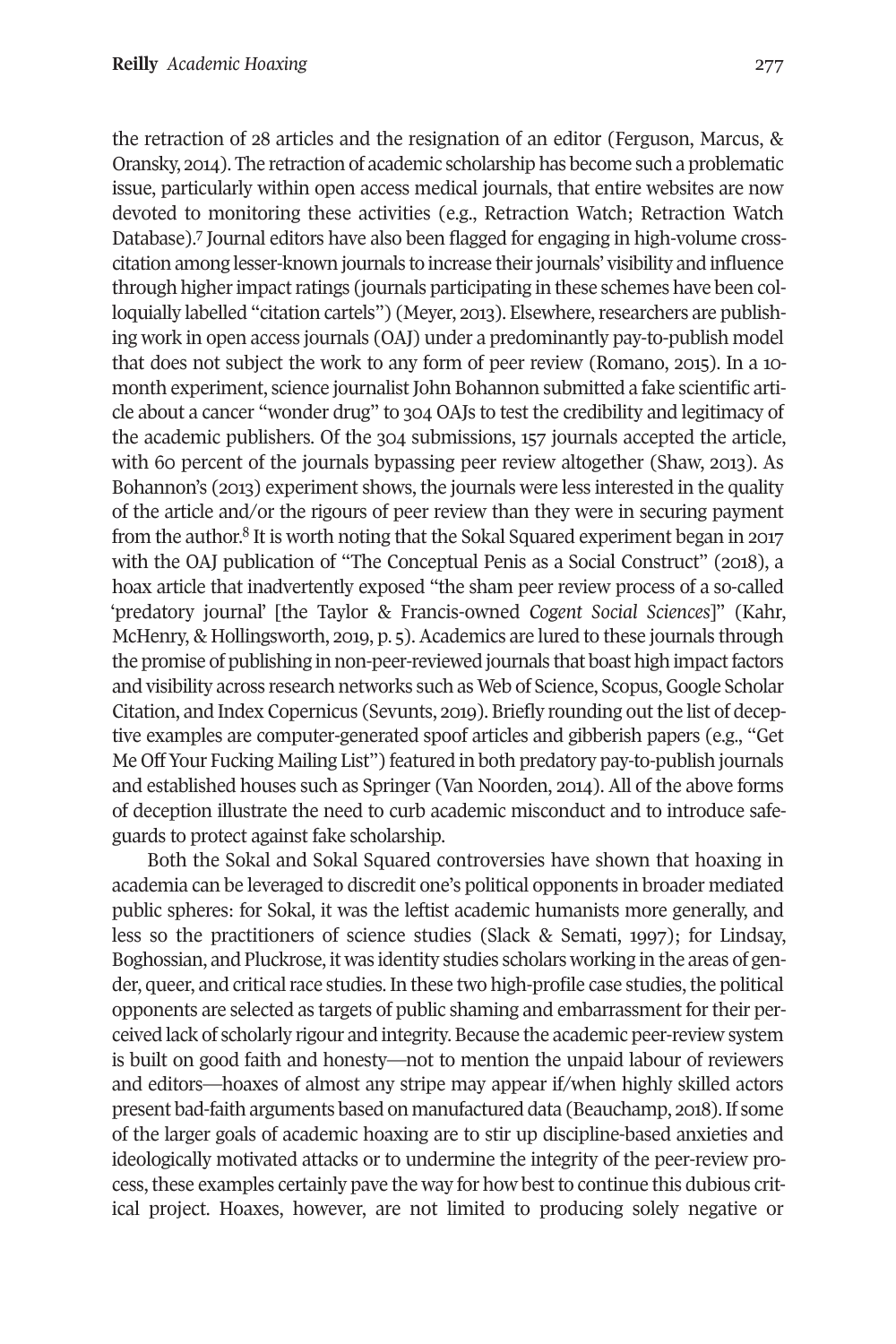destructive outcomes (O'Neil, 2007; Reilly, 2018; Walsh, 2006); rather, they can also be designed to produce generative feedback surrounding scholarship, peerreview, and academic publishing. The final section ofthis article presents a glimpse of how ethical forms of academic hoaxing could materialize in the interests of producing meaningful feedback about academic labour and scholarship. One journal editor's inquiry into editorial decision-making practices in traditional academic publishing is presented to ground the discussion: a recent experiment carried out by University of Victoria geography professor Reuben Rose-Redwood (2018) entitled The Genocide Hoax.

# **Ethical academic hoaxing**

Some background is needed to appreciate the full extent of Rose-Redwood's hoax. In 2017, political science professor Bruce Gilley published an article in *Third World Quarterly* in which he argued that colonialism was beneficial to the colonized and advocated for the recolonization of former colonies by Western powers (Rose-Redwood, 2018). On the heels of the article's publicat[ion](#page-16-0), two petitions garnering over 18,000 signatures called for its immediate retraction. <sup>9</sup> Parent company Taylor & Francis would eventually withdraw the piece not on ethical grounds but due to credible threats of violence against the journal's editor, Shahid Qadir (Flaherty, 2017). How the essay came to be published was also a source of controversy—it was subjected to double-blind peer review and unanimously rejected by all three reviewers (Flaherty, 2017). Notwithstanding, the article eventually took wing as an opinion-style essay. Gilley's work has since been republished by the National Association of Scholars, under the guise of supporting academic freedom. Supporters of academic freedom created a petition of their own, arguing that academic journals and journal editors have a responsibility "to publish any work—however controvers[ial—](#page-16-1)that in their view, merits exposure and debate" (Rose-Redwood, 2018, para. 13). <sup>10</sup> Among the signatories were over a dozen academic journal editors. Uncomfortable with the notion that editors of scholarly journals would support a case for colonialism, Rose-Redwood (himself the editor of *Dialogues in Human Geography*) would pose the question of whether these editors would go so far as to publish work advocating for genocide and ethnic cleansing.

Echoing Gilley's colonialism argument, Rose-Redwood (2018) sent a "hoax proposal for a special issue on 'The costs and benefits of genocide: Towards a balanced debate'to the thirteen journal editors who had signed the petition supporting the publication of 'The case for colonialism'" (para. 17). His goal was to learn whether these editors would consider hosting the special issue. Here are the results of his inquiry:

- Of the thirteen editors solicited, nine declined and four never responded.
- The nine editors who rejected the proposal offered markedly different rationales, including
	- the journal does not accept special issue proposals;
	- the topic does not align with the journal's focus;
	- skepticism that the topic warranted balanced debate;
- one editor who rejected the piece said the proposal sounded fascinating; and yet another offered encouragement, hopeful that he would find a publication outlet.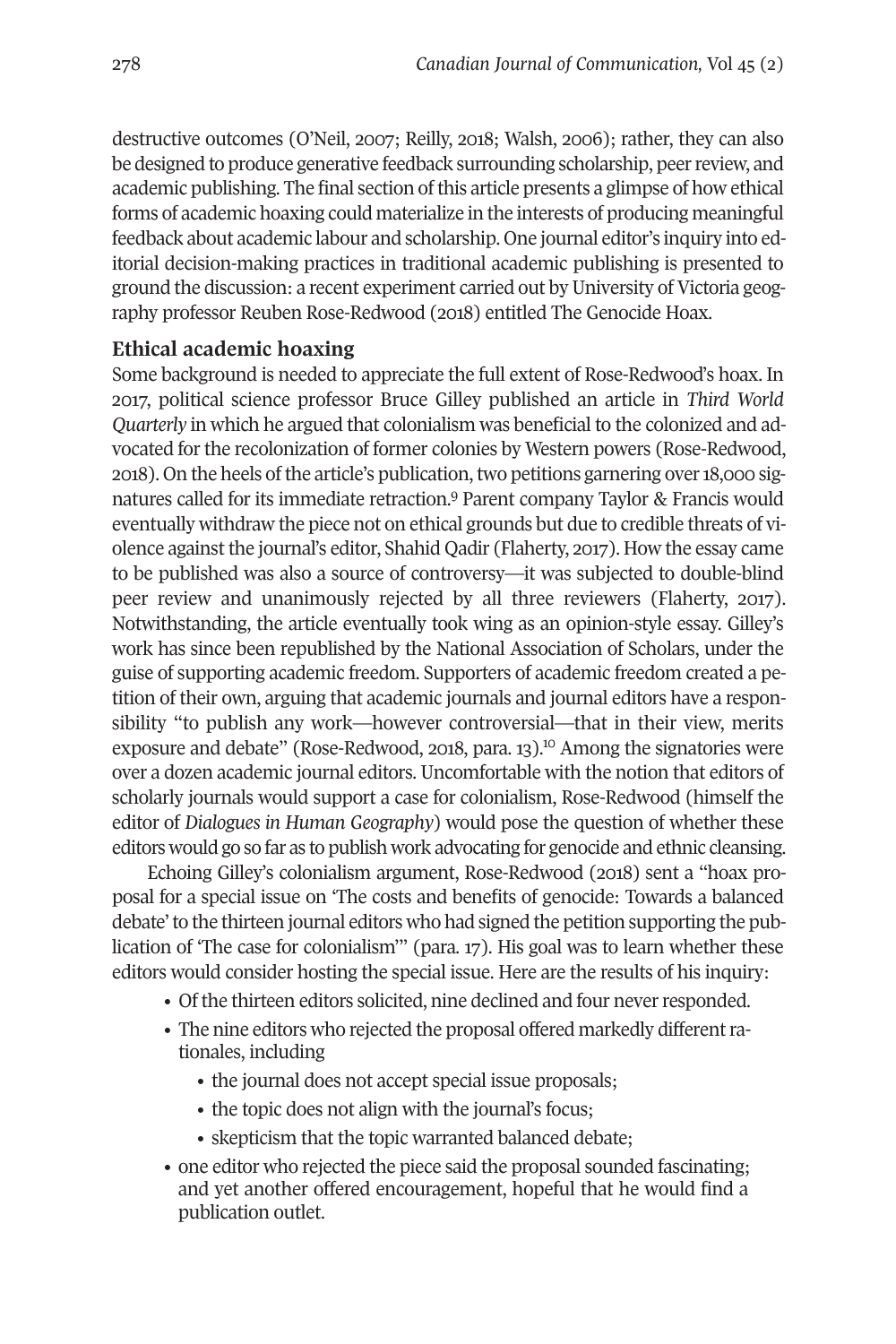• Only one editor referred to the proposal as "morally repugnant" and "offensive" (para. 25); despite this editor's moral stance, the editor had supported the publication of Gilley's colonialism essay.

Rose-Redwood's genocide hoax thus tests the ethics of academic publishing—not through modes of deception that seek to publicly embarrass or shame figures engaged in suspect, harmful, or unethical activities. Rather, the hoax is an experiment carried out to produce feedback that may offer preliminary insights that would not be obtained otherwise. There is no direct harm to the journals or editors solicited through the hoax (no one is named or exposed) but their responses convey a strong sense of their editorial stance (Rose-Redwood, 2018).

This hoax is designed and executed to leverage deception as a feedback mechanism thatilluminates the strengths or flaws embedded within a given realm or sphere of influence.In sum,the hoax offers a glimpse of what ethical forms of academic hoaxing might look like. Despite their lofty pronouncements surrounding the desire to see scholarship improved and rehabilitated on the academic left, both Sokal and Sokal Squar[ed](#page-16-2) hoaxers ultimately devolve in tone to engage in hostile polemical argumentation. <sup>11</sup> At best, hoaxes of the kind perpetrated by Sokal and company can serve as a momentary critical check on academic complacency and as a reminder to strive for higher academic standards (Taylor, 2018). In the end, these hoaxes may not necessarily reflect a broader institutional crisis but rather prove to be "indispensable scandals" that are "part of a necessary process of reinvention" (Robin, 2004, p. 227). Imagine if the Sokal or Sokal Squared hoax essays were withdrawn prior to publication to signal lax editorial standards or peer-review oversight and to call attention to lack of academic rigour or research integrity. To design hoaxes with these intentions would produce valuable feedback, above and beyond whatis available through the more conventional channels of peerreview.It could also produce the conditions forless ideologically motivated attacks within academia, as well as less public forms of embarrassment and ridicule.

There is no shortage of controversies to address within academia, not least of which those that involve the production and circulation of knowledge. The need for reform is ever-present in a university system plagued with repeated instances of deception, dishonesty, misconduct, and malfeasance. This article has attempted to re-engage the topic of academic hoaxing in the interests of delimiting its shortcomings and possibilities as a mode of institutional critique. Through an exploration of the Sokal and Sokal Squared hoaxes, it has argued that academic hoaxing activities of this kind are best characterized as the performance of concern for the reform or rehabilitation of scholarly research in the interests of scoring political points within disciplinary factions and across mainstream news media. This larger performative work is also tied to the shoring up of legitimacy, credibility, and ultimately hegemony within the institution as a whole. As an ideological form of critique rooted in deception and manifest through the public shaming and embarrassment of various experts across disciplines, academic hoaxes have the capacity to polarize, divide, and even alienate members within a broader institutional community. Far from producing constructive outcomes, these interventions serve as flashpoints for stirring up discipline-based anxieties and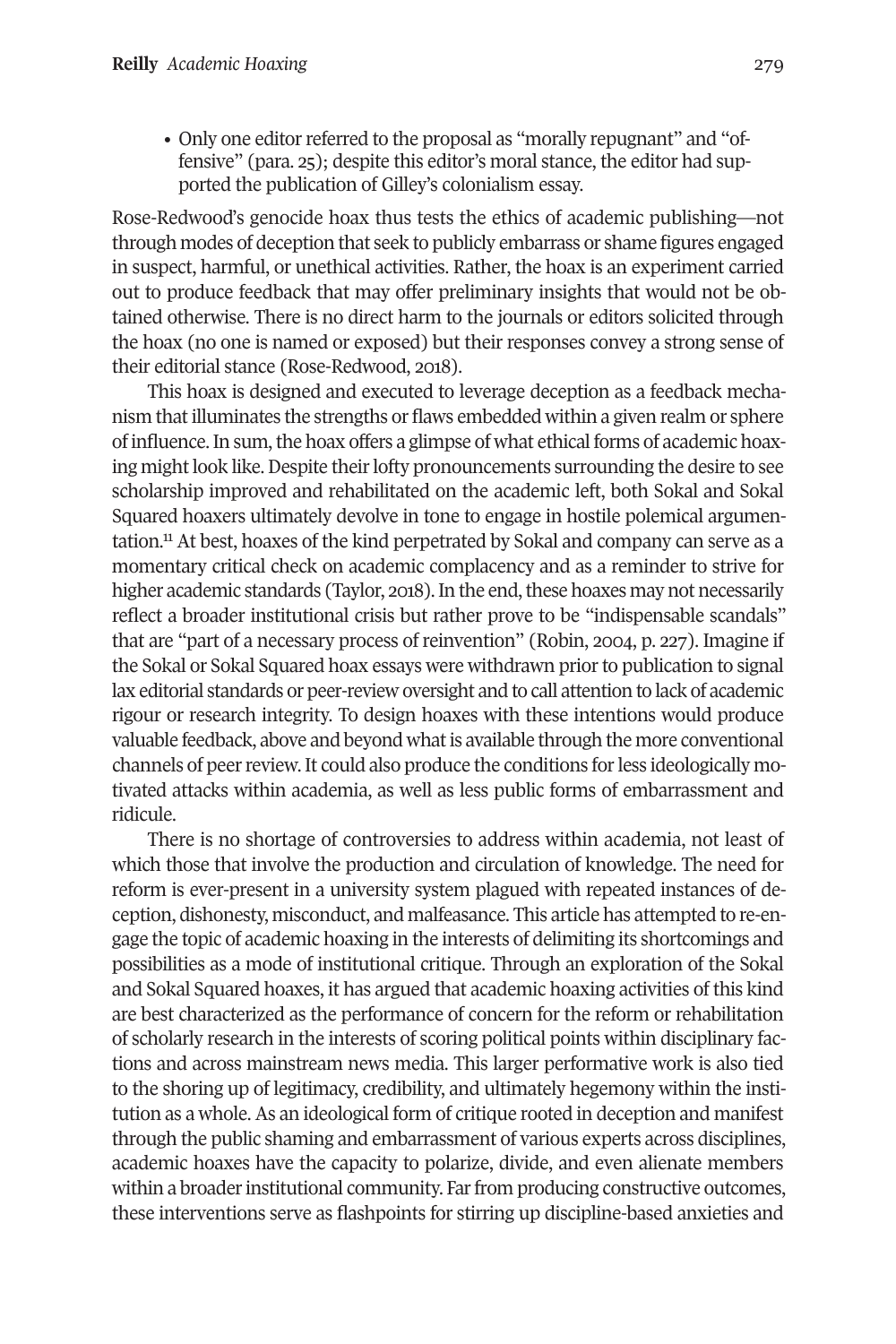ideologically motivated attacks. Despite espousing the promise of serving the public interest, these modes of critique fall short of producing the desired result.

The above examples of academic misconduct raise the thornier question of whether deceptive interventions such as academic hoaxing can evertruly produce the conditions for constructive or generative feedback in academia. If academic hoaxing comes to be uniquely associated with destructive or unethical activities, we may risk losing yet another critical check on the forms of knowledge created both within and beyond the university. Contrary to what the above controversies have mostly shown, academic hoaxing may attimes assistin producing more desirable outcomes.As Rose-Redwood's hoax attests, these forms of public deception can enlighten and instruct as to how to reform or re-envision areas of academia that are compromising the health and vitality of academic research. Ethical academic hoaxing may prove one possible way forward.

#### **Notes**

<span id="page-15-1"></span><span id="page-15-0"></span>1. At times, the hoax/er is prematurely or unwillingly discovered and exposed, thereby inciting a public explanation or justification for the deception (see "Sokal Squared" discussion).

2. For an excellent synthesis of this critical project, see Ross (1996) on the political aims of science studies: "The political aims of [the constructionist academic left] are varied: a) some simply want to provide an accurate, scientific description of empirical scientific practice; b) others want, more ambitiously, to see science redeem its tarnished ideals from internal abuse and external impurities; c) others, more normative, would persuade scientists to be self-critical about the political nature of social origins of their research and to engage in advocacy science to combat the risks and injustices that are side effects of technoscientific development; d) still others want, more radically, to create new scientific methods that are rooted in the social needs of communities and accountable to social interests other than those of managerial elites in business, government, and the military" (p. 11).

<span id="page-15-2"></span>3. As Sokal (2017) recently admitted, he first considered writing a more serious and direct critique of the abuses of postmodernism, but opted for parody because the former "would probably disappear into a black hole" (as cited in Ruark, 2017, para.11). On the subject of parody, Sokal has been criticized for widely misrepresenting himself as a parodist. In reality, as Guillory (2002) writes, there are only a few moments when the article rises to parody; Sokal is most clearly engaged in paraphrasing, citing, and reproducing the canon of postmodern theory.

<span id="page-15-3"></span>4. The hoaxers went so far as to take constructive reviewer comments from a rejected article and used them to indict both the field (sociology) and the journal (unnamed). The hoaxers would later use peer-reviewer comments selectively to highlight the lack of rigour in the targeted fields, despite the fact that the comments referred to articles that had been rejected (Schieber, 2018). Indeed, the hoaxers' claims to the lack of editorial or intellectual rigour are disingenuous, as the group was subjected to "three rounds of intensive revisions" and "careful editorial checking," a practice that "provided them with a roadmap for bringing their paper up to standards" (Yoder, 2018, para. 3).

<span id="page-15-4"></span>5. For example, within two weeks of the hoax's outing, Harvard Medical School was calling for the retraction of 31 top-ranking cardiology publications based on fabricated research (Kolata, 2018).

<span id="page-15-5"></span>6. For other examples of fake peer review, see Callaway, 2015; Ferguson et al., 2014.

<span id="page-15-6"></span>7. To get an overall sense of which researchers and disciplines are particularly enmeshed in the web of scholarly retractions, see the Retraction Watch Leaderboard (2015).

<span id="page-15-7"></span>8. The overall tenor of Bohannon's experiment was to test the integrity of OAJs. Although it would appear Bohannon's deception was designed to embarrass the open access journal system, he approached the project as a model of ethical intervention within a branch of academic publishing that has enor-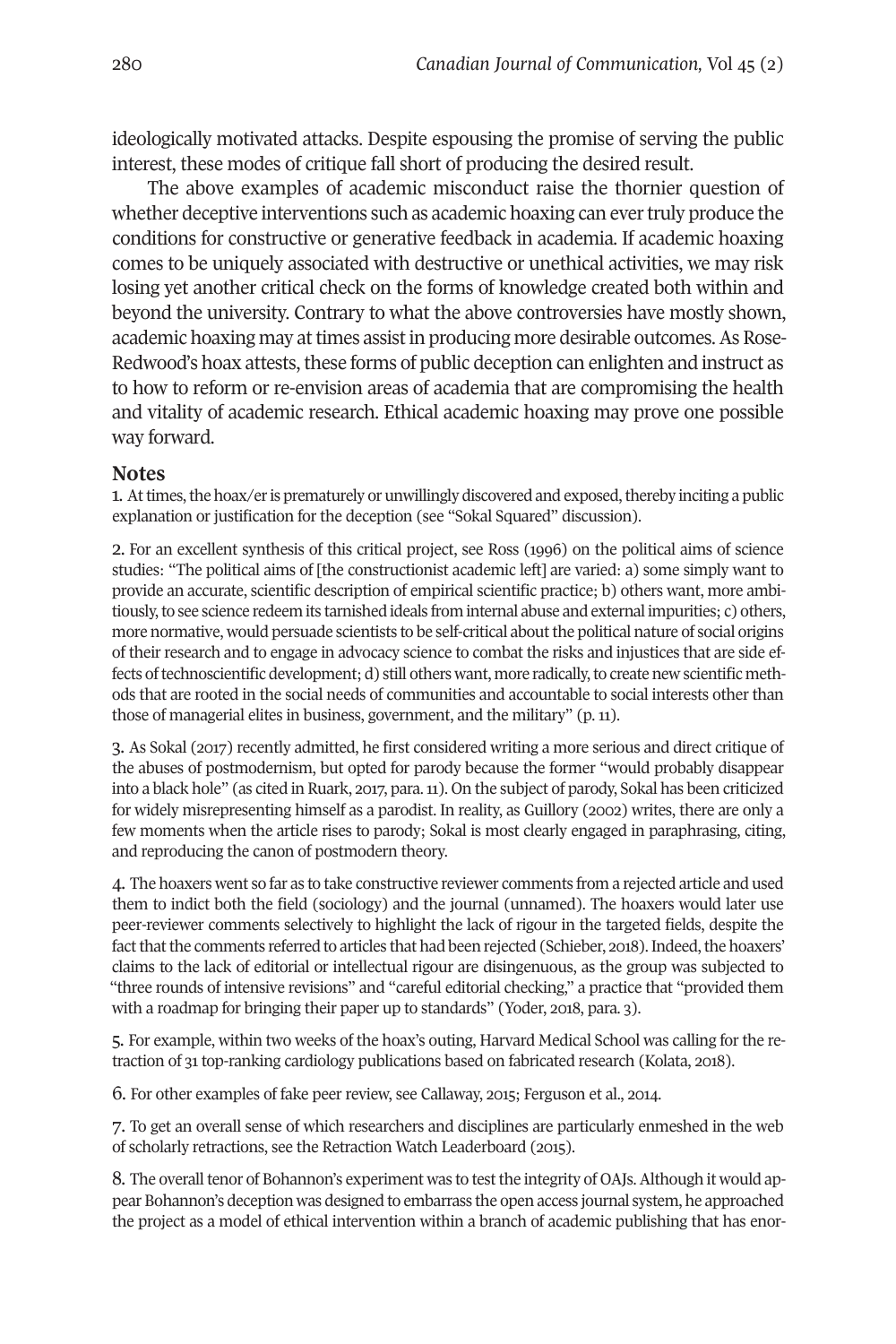mous potential in serving the public interest. As University of Pennsylvania biologist David Roos attests in Bohannon's reveal essay in *Science*, "Everyone agrees that open access is a good thing. The question is how to achieve it" (as cited in Bohannon, 2013, p. 65).

<span id="page-16-2"></span><span id="page-16-1"></span><span id="page-16-0"></span>9. See "Retract 'The case for colonialism'."

10. See "Our colonial history and guilt over empire."

11. Three brief examples should suffice: for Sokal, postmodernism and cultural studies are merely examples of fashionable nonsense (Sokal & Bricmont, 1998); for Lindsay et al. (2018), scholars working in these fields "are like snake-oil salespeople who diagnose our society as being riddled with a disease only they can cure" (para. 23). In a now-deleted post to Twitter, Peter Boghossian openly expressed his hostility towards gender studies: "Gender Studies is primarily composed of radical ideologues who view indoctrination as their primary duty. These departments must be defunded" (as cited in Joshi, 2017, para.15).

## **Websites**

Google Scholar Citations, [https://scholar.google.com/citations?view\\_op=new\\_profile&hl=en](https://scholar.google.com/citations?view_op=new_profile&hl=en) Index Copernicus, [https://indexcopernicus.com/index.php/en/](https://indexcopernicus.com/index.php/en) Retraction Watch, <https://retractionwatch.com/> Retraction Watch Database, [http://retractiondatabase.org/](http://retractiondatabase.org) Scopus, <https://www.elsevier.com/solutions/scopus> Web of Science, [https://clarivate.com/webofsciencegroup/solutions/web-of-science/](https://clarivate.com/webofsciencegroup/solutions/web-of-science)

#### **References**

- Ashley, Florence. (2019, February 18). Even an academic hoax needs ethics approval. *University Affairs.* URL: [https://web.archive.org/web/20191022155514/https://www.universityaffairs.ca/opinion](https://web.archive.org/web/20191022155514/https://www.universityaffairs.ca/opinion/in-my-opinion/even-an-academic-hoax-needs-ethics-approval) [/in-my-opinion/even-an-academic-hoax-needs-ethics-approval/](https://web.archive.org/web/20191022155514/https://www.universityaffairs.ca/opinion/in-my-opinion/even-an-academic-hoax-needs-ethics-approval) [February 17, 2020].
- Babich, Babette. (2019). Good for nothing: On philosophy and its discontents. In P.D. Bubbio & J. Malpas (Eds.), *Why philosophy?* (pp. 123–150). Berlin, DE: de Gruyter.
- Beauchamp, Zack. (2018, October 15). The controversy around hoax studies in critical theory, explained. *Vox.* URL: [https://web.archive.org/web/20191022155343/https://www.vox.com](https://web.archive.org/web/20191022155343/https://www.vox.com/2018/10/15/17951492/grievance-studies-sokal-squared-hoax) [/2018/10/15/17951492/grievance-studies-sokal-squared-hoax](https://web.archive.org/web/20191022155343/https://www.vox.com/2018/10/15/17951492/grievance-studies-sokal-squared-hoax) [February 17, 2020].
- Bergstrom, Carl. (2018, October 9). A hollow exercise in mean-spirited mockery. *The Chronicle of Higher Education.* URL: https://www.chronicle.com/article/What-the-Grievance/244753 [February 17, 2020].
- Boese, Alex. (2002). *Museum of hoaxes*. New York, NY: Dutton.
- Boghossian, Paul. (1998). What the Sokal Affair hoax ought to teach us. In N. Koertge (Ed.), *A house built on sand: Exposing postmodernist myths about science* (pp. 23–31). Oxford, UK: Oxford University Press.
- Boghossian, Peter. (2019, July 29). *Attached is the outcome of Portland State University's disciplinary investigation into my Grievance Studies probe.* URL: [https://web.archive.org/web/20191022](https://web.archive.org/web/20191022155548/https:/twitter.com/peterboghossian/status/1153676804302860291) [155548/https:/twitter.com/peterboghossian/status/1153676804302860291\[](https://web.archive.org/web/20191022155548/https:/twitter.com/peterboghossian/status/1153676804302860291)February 17, 2020]. Bohannon, John. (2013). Who's afraid of peer review? *Science*, *342*(6154), 60–65.
- Bouilloud, Jean-Phillippe. (2003). Review essay: The reception of the Sokal Affair in France.

*Philosophy of the Social Sciences*, *33*(1), 122–137. doi: [10.1177/0048393102250309](https://doi.org/10.1177/0048393102250309)

- Brainard, Jeffrey, & You, Jia. (2018, October 18). What a massive database of retracted papers reveals about science publishing's 'death penalty.' *Science.* URL: [https://www.sciencemag.org](https://www.sciencemag.org/news/2018/10/what-massive-database-retracted-papers-reveals-about-science-publishing-s-death-penalty) [/news/2018/10/what-massive-database-retracted-papers-reveals-about-science-publishing](https://www.sciencemag.org/news/2018/10/what-massive-database-retracted-papers-reveals-about-science-publishing-s-death-penalty) [-s-death-penalty](https://www.sciencemag.org/news/2018/10/what-massive-database-retracted-papers-reveals-about-science-publishing-s-death-penalty) [February 17, 2020].
- Bricmont, Jean, & Sokal, Alan. (1998). *Fashionable nonsense: Postmodern intellectuals' abuse ofscience*. New York, NY: Picador.

Bricmont, Jean, & Sokal, Alan. (2011). *Intellectual impostures*. Paris, FR: Profile Books.

Callaway, Ewen. (2015). Faked peer reviews prompt 64 retractions. *Nature News*. doi: [10.1038](https://doi.org/10.1038/nature.2015.18202) [/nature.2015.18202](https://doi.org/10.1038/nature.2015.18202)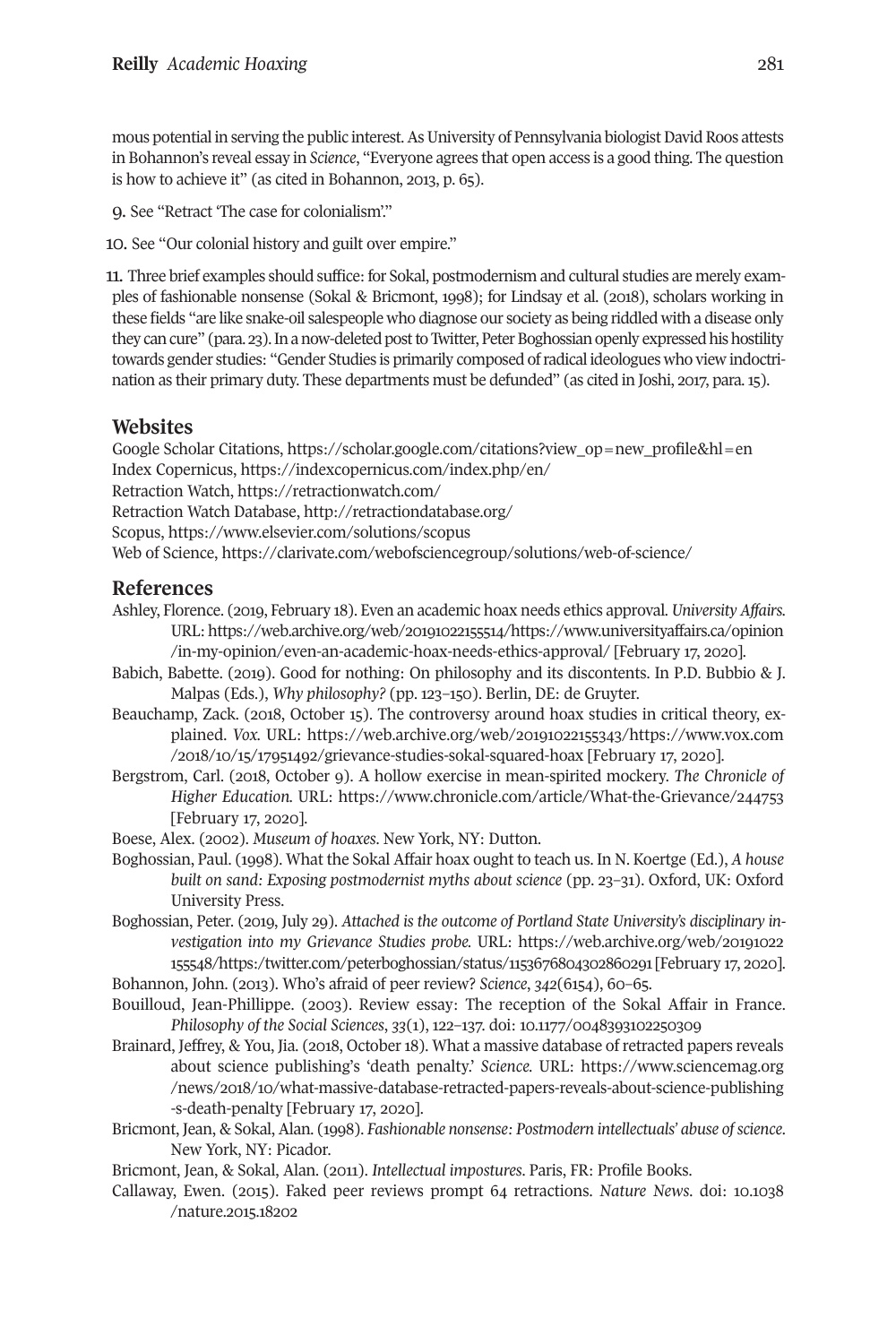Collini, Stefan. (2017). *Speaking of universities*. London, UK: Verso Books.

- Collins, Harry. (2016). The meaning of hoaxes. In M. Mazzotti (Ed.), *Knowledge as social order: Rethinking the sociology of Barry Barnes* (pp. 77–82). London, UK: Routledge.
- "Conceptual penises" and other trolling. (2018, November 9). *PSU Vanguard.* URL: [https://](https://web.archive.org/web/20191022160103/https://psuvanguard.com/conceptual-penises-and-other-trolling/) [web.archive.org/web/20191022160103/https://psuvanguard.com/conceptual-penises-and](https://web.archive.org/web/20191022160103/https://psuvanguard.com/conceptual-penises-and-other-trolling/) [-other-trolling/](https://web.archive.org/web/20191022160103/https://psuvanguard.com/conceptual-penises-and-other-trolling/) [February 17, 2020].
- ERV. (2002). Postmodernism and the Sokal Hoax. *FAUW Forum*, *115*, 1–2.
- Ervin, Jarek. (2018, October10). No joke: Bullshit in the academy, beyond Sokal Squared. *The Baffler.* URL: [https://web.archive.org/web/20191022160133/https://thebaffler.com/latest/no-joke](https://web.archive.org/web/20191022160133/https://thebaffler.com/latest/no-joke-ervin) [-ervin](https://web.archive.org/web/20191022160133/https://thebaffler.com/latest/no-joke-ervin) [February 17, 2020].
- Ferguson, Cat, Marcus, Adam, & Oransky, Ivan. (2014). Publishing: The peer-review scam. *Nature News*, *515*(7528), 480–482. doi: <https://doi.org/10.1038/515480a>
- Flaherty, Colleen. (2017, October 9). A dangerous withdrawal. *Inside Higher Ed.* URL: [https://](https://web.archive.org/web/20191022160316/https://www.insidehighered.com/news/2017/10/09/pro-colonialism-article-has-been-withdrawn-over-threats-journal-editor) [web.archive.org/web/20191022160316/https://www.insidehighered.com/news/2017/10/09](https://web.archive.org/web/20191022160316/https://www.insidehighered.com/news/2017/10/09/pro-colonialism-article-has-been-withdrawn-over-threats-journal-editor) [/pro-colonialism-article-has-been-withdrawn-over-threats-journal-editor](https://web.archive.org/web/20191022160316/https://www.insidehighered.com/news/2017/10/09/pro-colonialism-article-has-been-withdrawn-over-threats-journal-editor)[February 17, 2020].
- Fleming, Chris, & O'Carroll, John. (2010). The art of the hoax. *Parallax*, *16*(4), 45–59. doi: <https://doi.org/10.1080/13534645.2010.508648>
- Fredal, James. (2014). The perennial pleasures of the hoax. *Philosophy & Rhetoric*, *47*(1), 73–97.
- Fuller, Steve. (1995). Review article: A tale of two cultures and other higher superstitions. *History of the Human Sciences*, *8*(1), 115–125. doi: <https://doi.org/10.1177/095269519500800109>
- Gottfried, Kurt. (2008). Was Sokal's hoax justified? *Physics Today*, *50*(1), 61. doi: [10.1063/1.881639](https://doi.org/10.1063/1.881639)
- Gross, Paul, & Levitt, Norman. (1994). *Higher superstition: The academic left and its quarrels with science.* Baltimore, MD: Johns Hopkins University Press.
- Grossberg, Lawrence. (2018). Tilting at windmills: A cynical assemblage of the crises of knowledge. *Cultural Studies, 32*(2), 149–193. doi: [10.1080/09502386.2017.1363261](https://doi.org/10.1080/09502386.2017.1363261)
- Guillory, John. (2002). The Sokal Affair and the history of criticism. *Critical Inquiry, 28*(2), 470–508.
- Harding, Luke. (2005, February 19). History of modern man unravels as German scholar is exposed as fraud. *The Guardian.* URL: [https://web.archive.org/web/20191022160446/https://](https://web.archive.org/web/20191022160446/https://www.theguardian.com/science/2005/feb/19/science.sciencenews) [www.theguardian.com/science/2005/feb/19/science.sciencenews](https://web.archive.org/web/20191022160446/https://www.theguardian.com/science/2005/feb/19/science.sciencenews) [February 17, 2020].
- Harding, Sandra. (1996). Science is "good to think with." *Social Text*, *46–47*, *14*(1–2), 15–26.
- Heying, Heather. (2018, October 9). Exposing the madness of Grievance Studies. *The Chronicle of Higher Education.* URL: https://www.chronicle.com/article/What-the-Grievance/244753 [February 17, 2020].
- Hughes, Virginia, & Aldhous, Peter. (2018, October 4). Here's what critics say about that big new hoax on gender studies. *BuzzFeedNews.* URL: [https://web.archive.org/web/20191022160455](https://web.archive.org/web/20191022160455/https://www.buzzfeednews.com/article/virginiahughes/grievance-studies-sokal-hoax) [/https://www.buzzfeednews.com/article/virginiahughes/grievance-studies-sokal-hoax](https://web.archive.org/web/20191022160455/https://www.buzzfeednews.com/article/virginiahughes/grievance-studies-sokal-hoax) [February 17, 2020].
- Hynes, Maria, Sharpe, Scott, & Greig, Alastair. (2012). Appearing true in the social sciences: Reflections on an academic hoax. *Journal of Sociology*, *48*(3), 287–303. doi: [https://doi.org](https://doi.org/10.1177/1440783311413487) [/10.1177/1440783311413487](https://doi.org/10.1177/1440783311413487)
- Joshi, Ketan. (2017, May 20). *The engine of irrationality inside the rationalists.* URL: [https://ketanjoshi](https://ketanjoshi.co/2017/05/20/the-engine-of-irrationality-inside-the-rationalists) [.co/2017/05/20/the-engine-of-irrationality-inside-the-rationalists/](https://ketanjoshi.co/2017/05/20/the-engine-of-irrationality-inside-the-rationalists) [February 17, 2020].
- Kafka, Alexander. (2018, October 3). "Sokal Squared": Is huge publishing hoax "hilarious and delightful" or an ugly example of dishonesty and bad faith? *The Chronicle of Higher Education.* URL: <https://www.chronicle.com/article/Sokal-Squared-Is-Huge/244714> [February 17, 2020].
- Kahr, Bart, McHenry, Leemon, & Hollingsworth, Mark. (2019). Academic publishing and scientific integrity: Case studies of editorial interference by Taylor & Francis. *Journal of Scientific Practice and Integrity*, *1*(1), 1–10.
- Katsoulis, Melissa. (2013). *Telling tales: A history of literary hoaxes.* London,UK: Constable & Robinson.
- Kimball, Roger. (1996, May 29). A painful sting within the academic hive. *The Wall Street Journal*. URL: [https://web.archive.org/web/20191022160753/https://www.wsj.com/articles/SB83332](https://web.archive.org/web/20191022160753/https://www.wsj.com/articles/SB833329104537618500) [9104537618500](https://web.archive.org/web/20191022160753/https://www.wsj.com/articles/SB833329104537618500) [February 17, 2020].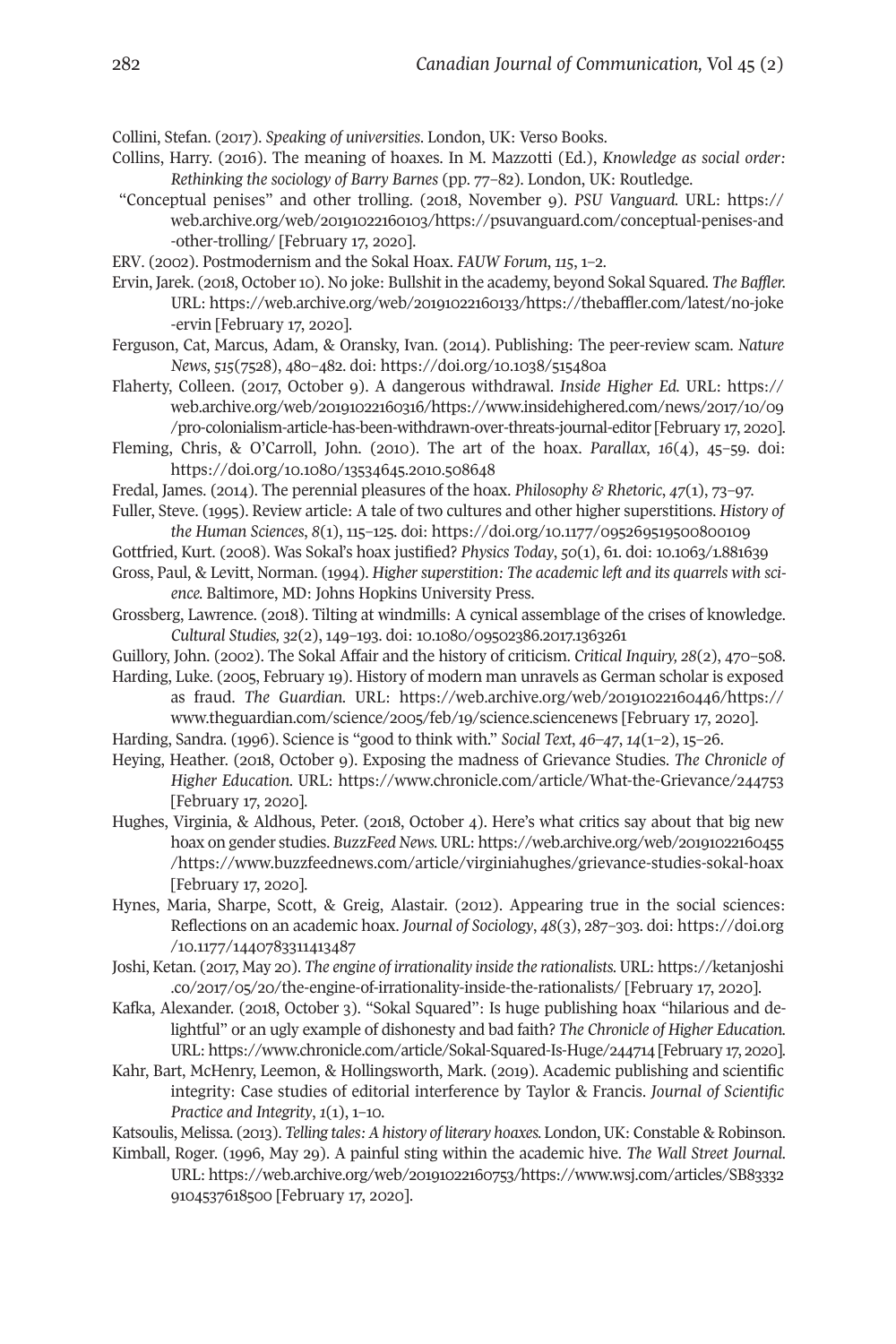- Kolata, Gina. (2018, October 15). Harvard calls for retraction of dozens of studies by noted cardiac researcher. *The New York Times.* URL: [https://web.archive.org/web/20191022160800/https://](https://web.archive.org/web/20191022160800/https://www.nytimes.com/2018/10/15/health/piero-anversa-fraud-retractions.html) [www.nytimes.com/2018/10/15/health/piero-anversa-fraud-retractions.html](https://web.archive.org/web/20191022160800/https://www.nytimes.com/2018/10/15/health/piero-anversa-fraud-retractions.html)[February 17, 2020].
- Lăzăroiu,George. (2019). Postmodernist sophistry, shoddy peerreview, and academic dishonesty: How subjective science knowledge and patience for nonsense may cause (pseudo-)scholarly hoax. *Educational Philosophy and Theory, 51*(14), 1408–1412. URL: [https://www.tandfonline.com](https://www.tandfonline.com/doi/full/10.1080/00131857.2019.1590791) [/doi/full/10.1080/00131857.2019.1590791](https://www.tandfonline.com/doi/full/10.1080/00131857.2019.1590791) [February 17, 2020].
- Lindsay, James, Boghossian, Peter, & Pluckrose, Helen. (2018, October 3). Academic Grievance Studies and the corruption of scholarship. *Areo Magazine.* URL: [https://web.archive.org](https://web.archive.org/web/20191022160805/https://areomagazine.com/2018/10/02/academic-grievance-studies-and-the-corruption-of-scholarship) [/web/20191022160805/https://areomagazine.com/2018/10/02/academic-grievance-stud](https://web.archive.org/web/20191022160805/https://areomagazine.com/2018/10/02/academic-grievance-studies-and-the-corruption-of-scholarship)[ies-and-the-corruption-of-scholarship/](https://web.archive.org/web/20191022160805/https://areomagazine.com/2018/10/02/academic-grievance-studies-and-the-corruption-of-scholarship) [February 17, 2020].
- Linker, Maureen. (2001). Epistemic relativism and socially responsible realism: Why Sokal is not an ally in the science wars. *Social Epistemology*, *15*(1), 59–70. doi: [10.1080/02691720110049233](https://doi.org/10.1080/02691720110049233)
- London, Eric. (2019, January 10). *Portland State University threatens to fire Peter Boghossian for authoring "Grievance Studies" hoax.* URL: [https://web.archive.org/web/20191022161122](https://web.archive.org/web/20191022161122/https://www.wsws.org/en/articles/2019/01/10/bogh-j10.html) [/https://www.wsws.org/en/articles/2019/01/10/bogh-j10.html](https://web.archive.org/web/20191022161122/https://www.wsws.org/en/articles/2019/01/10/bogh-j10.html) [February 17, 2020].
- McLeod, Kembrew. (2014). *Pranksters: Making mischief in the modern world*. New York, NY: NYU Press.
- Melchior, Jillian. (2018, October 5). Fake news comes to academia. *The Wall Street Journal.* URL: [https://web.archive.org/web/20191022161128/https://www.wsj.com/articles/fake-news](https://web.archive.org/web/20191022161128/https://www.wsj.com/articles/fake-news-comes-to-academia-1538520950) [-comes-to-academia-1538520950](https://web.archive.org/web/20191022161128/https://www.wsj.com/articles/fake-news-comes-to-academia-1538520950) [February 17, 2020].
- Merriam-Webster Dictionary. (2020). *Hoax*. URL: [https://www.merriam-webster.com/dictionary](https://www.merriam-webster.com/dictionary/hoax) [/hoax](https://www.merriam-webster.com/dictionary/hoax) [February 17, 2020].
- Meyer, Robinson. (2013, August 28). How scholars hack the world of academic publishing now. *The Atlantic.* URL: [https://web.archive.org/web/20191022161135/https://www.theatlantic.com](https://web.archive.org/web/20191022161135/https://www.theatlantic.com/technology/archive/2013/08/how-scholars-hack-the-world-of-academic-publishing-now/279119/) [/technology/archive/2013/08/how-scholars-hack-the-world-of-academic-publishing](https://web.archive.org/web/20191022161135/https://www.theatlantic.com/technology/archive/2013/08/how-scholars-hack-the-world-of-academic-publishing-now/279119/) [-now/279119/](https://web.archive.org/web/20191022161135/https://www.theatlantic.com/technology/archive/2013/08/how-scholars-hack-the-world-of-academic-publishing-now/279119/) [February 17, 2020].
- Michael, John. (1996). Science friction and cultural studies: Intellectuals, interdisciplinarity, and the profession of truth. *Camera Obscura: Feminism, Culture, and Media Studies*, *13*(1), 124–154. doi: [10.1215/02705346-13-1\\_37-124](https://doi.org/10.1215/02705346-13-1_37-124)
- Mounk, Yascha. (2018, October 9). The circling of the academic wagons. *The Chronicle of Higher Education.* URL: <https://www.chronicle.com/article/What-the-Grievance/244753> [February 17, 2020].
- Musselin, Christine. (2018). New forms of competition in higher education. *Socio-Economic Review*, *16*(3), 657–683. doi: [10.1093/ser/mwy033](https://doi.org/10.1093/ser/mwy033)
- Nadler, Joel. (2014). Deception in research design. In T. Levine (Ed.), *Encyclopedia of deception* (pp. 305–308). London, UK: Sage.
- *Nature*. (1997). Science wars and the need forrespect and rigour. *Nature*, *385*(6615), 373. doi[:10.1038](https://doi.org/10.1038/385373a0) [/385373a0](https://doi.org/10.1038/385373a0)
- O'Neil, Jamie. (2007). The hoax-that-leads-to-learning: How the "truth context" in digital media stimulates critical discourse. *Explorations in Media Ecology*, *6*(4), 295–306.
- "Our colonial history and guilt over empire." (2017). *The Times*. URL: [https://www.thetimes.co.uk](https://www.thetimes.co.uk/article/our-colonial-history-and-guilt-over-empire-kct89g775) [/article/our-colonial-history-and-guilt-over-empire-kct89g775](https://www.thetimes.co.uk/article/our-colonial-history-and-guilt-over-empire-kct89g775) [February 17, 2020].
- Petrzela, Natalia. (2018, October 9). A limited intellectual vision. *The Chronicle of Higher Education.* URL: <https://www.chronicle.com/article/What-the-Grievance/244753> [February 17, 2020].
- Piedra, Lissette. (2019). The gift of a hoax. *Qualitative Social Work*, *18*(2), 152–158.
- Pinker, Steven. (2018, October 3). *Is there any idea so outlandish that it won't be published in a Critical/PoMo/Identity/'Theory' journal?* URL: [https://twitter.com/sapinker/status/10474](https://twitter.com/sapinker/status/1047446850008219649) [46850008219649](https://twitter.com/sapinker/status/1047446850008219649) [February 17, 2020].
- Reilly, Ian. (2018). *Media hoaxing: The Yes Men and utopian politics*. Lanham, MD: Lexington Books.
- Retract "The case for colonialism." (2017). *Change*. URL: [https://www.change.org/p/editors-of-the](https://www.change.org/p/editors-of-the-third-world-quarterly-retract-the-case-for-colonialism) [-third-world-quarterly-retract-the-case-for-colonialism](https://www.change.org/p/editors-of-the-third-world-quarterly-retract-the-case-for-colonialism) [February 17, 2020].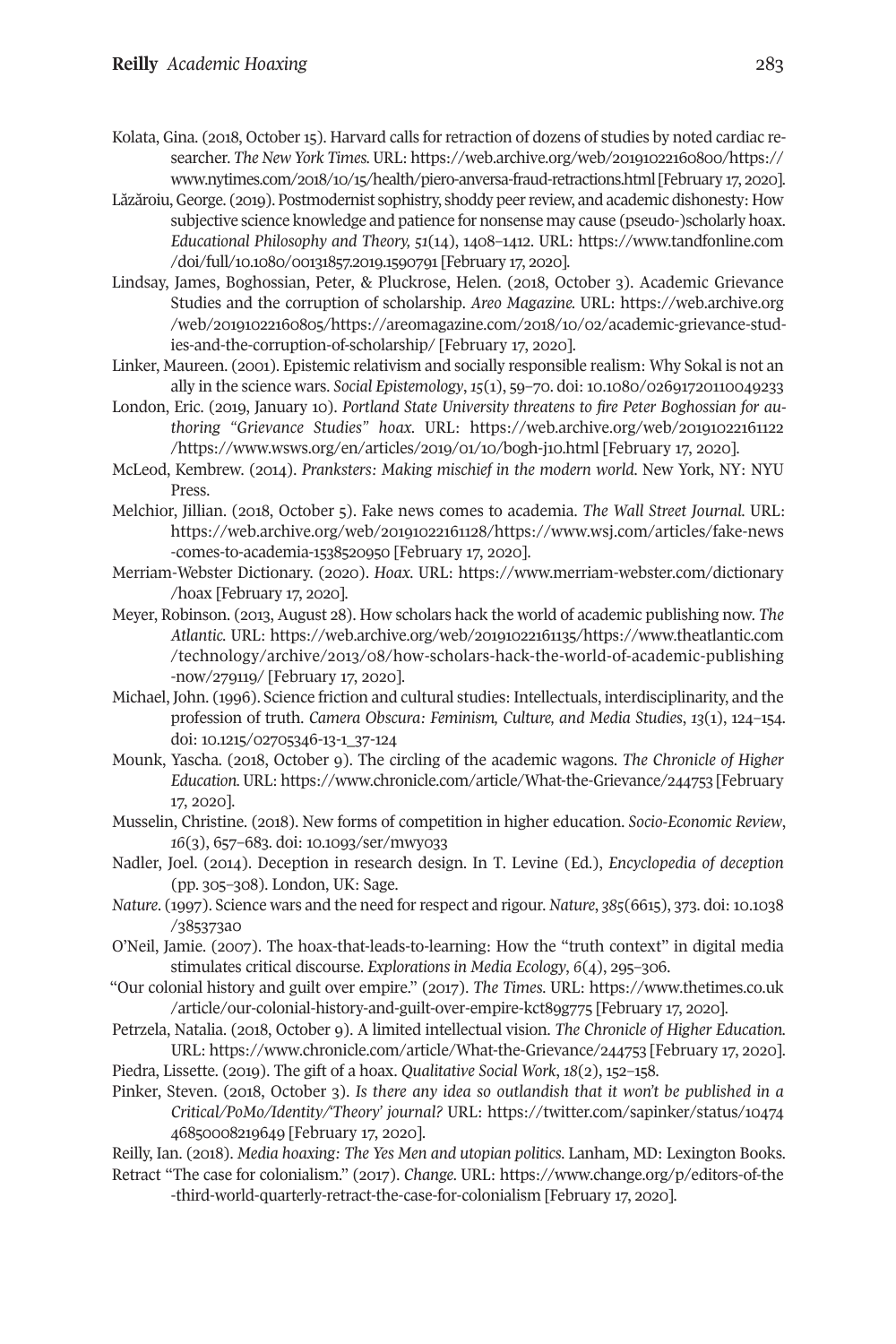- Robin, Ron. (2004). *Scandals and scoundrels: Seven cases that shook the academy*. Los Angeles, CA: University of California Press.
- Romano, Aja. (2015, August 21). Academic journals are facing a battle to weed out fake peerreviews. *The Daily Dot.* URL: [https://web.archive.org/web/20191022161555/https://www.dailydot](https://web.archive.org/web/20191022161555/https://www.dailydot.com/parsec/academic-journals-retraction-peer-review-scam) [.com/parsec/academic-journals-retraction-peer-review-scam/](https://web.archive.org/web/20191022161555/https://www.dailydot.com/parsec/academic-journals-retraction-peer-review-scam) [February 17, 2020].
- Rose-Redwood, Reuben. (2018, July 2). Genocide hoax tests ethics of academic publishing. *The Conversation.* URL: [https://web.archive.org/web/20191022161600/https://theconversation](https://web.archive.org/web/20191022161600/https://theconversation.com/genocide-hoax-tests-ethics-of-academic-publishing-98436) [.com/genocide-hoax-tests-ethics-of-academic-publishing-98436](https://web.archive.org/web/20191022161600/https://theconversation.com/genocide-hoax-tests-ethics-of-academic-publishing-98436) [February 17, 2020].
- Ross, Andrew. (1996). Introduction. *Social Text*, *46–47*, *14*(1–2), 1–13.
- Ruark, Jennifer. (2017, January 1). Anatomy of a hoax. *The Chronicle of Higher Education.* URL: <https://www.chronicle.com/article/Anatomy-of-a-Hoax/238728> [February 17, 2020].
- Schieber, David. (2018, October 9). *A strange start to peerreviewing.* URL: [https://www.chronicle.com](https://www.chronicle.com/article/What-the-Grievance/244753) [/article/What-the-Grievance/244753](https://www.chronicle.com/article/What-the-Grievance/244753) [February 17, 2020].
- Schuerman, John. (1990). Improving the quality of social welfare scholarship: Response to "confirmational response bias." *Science, Technology, & Human Values*, *15*(1), 56–61. doi: [10.1177/016224399001500106](https://doi.org/10.1177/016224399001500106)
- Secor, Marie, & Walsh, Lynda. (2004). A rhetorical perspective on the Sokal Hoax: Genre, style, and context. *Written Communication*, *21*(1), 69–91. doi: [10.1177/0741088303261037](https://doi.org/10.1177/0741088303261037)
- Sevunts, Levon. (2019, May 16). University of Calgary journal targeted by serial "hijacker" of scientific publications. *CBC News.* URL: [https://www.cbc.ca/news/canada/calgary/arctic-journal](https://www.cbc.ca/news/canada/calgary/arctic-journal-university-calgary-fake-publication-scam-1.5138488) [-university-calgary-fake-publication-scam-1.5138488](https://www.cbc.ca/news/canada/calgary/arctic-journal-university-calgary-fake-publication-scam-1.5138488) [February 17, 2020].
- Shaw, Claire. (2013, October 4). Hundreds of open access journals accept fake science paper. *The Guardian.* URL: [https://web.archive.org/web/20191022161842/https://www.theguardian](https://web.archive.org/web/20191022161842/https://www.theguardian.com/higher-education-network/2013/oct/04/open-access-journals-fake-paper) [.com/higher-education-network/2013/oct/04/open-access-journals-fake-paper](https://web.archive.org/web/20191022161842/https://www.theguardian.com/higher-education-network/2013/oct/04/open-access-journals-fake-paper) [February 17, 2020].
- Simpson, John, & Weiner, Edmund. (1989). Hoaxing. *The Oxford English Dictionary.* Oxford, UK: Clarendon Press.
- Slack, Jennifer, & Semati, Mehdi (1997). Intellectual and political hygiene: The "Sokal Affair." *Critical Studies in Mass Communication*, *14*(3), 201–227. doi: [10.1080/15295039709367012](https://doi.org/10.1080/15295039709367012)
- Smith, Justin. (2018, October 9). In defense of hoaxes. *The Chronicle of Higher Education.* URL: <https://www.chronicle.com/article/What-the-Grievance/244753> [February 17, 2020].
- Soave, Robby. (2019, January 7). Portland State University says hoax "Grievance Studies" experiment violated research ethics. *Reason*. URL: [https://web.archive.org/web/20191022162048](https://web.archive.org/web/20191022162048/https://reason.com/2019/01/07/peter-boghossian-portland-irb-hoax-griev/) [/https://reason.com/2019/01/07/peter-boghossian-portland-irb-hoax-griev/](https://web.archive.org/web/20191022162048/https://reason.com/2019/01/07/peter-boghossian-portland-irb-hoax-griev/) [February 17, 2020].
- Sokal, Alan. (1996a). Transgressing the boundaries: Toward a transformative hermeneutics of quantum gravity. *Social Text, 46–47*, 217–252.
- Sokal, Alan. (1996b). A physicist experiments with cultural studies. *Lingua Franca*. URL: [https://](https://linguafranca.mirror.theinfo.org/9605/sokal.html) [linguafranca.mirror.theinfo.org/9605/sokal.html](https://linguafranca.mirror.theinfo.org/9605/sokal.html) [February 17, 2020].
- Sokal, Alan. (1998). What the Social Text Affair does and does not prove. In N. Koertge (Ed.), *A house built on sand: Exposing postmodernist myths aboutscience* (pp. 9–22). New York, NY: Oxford University Press.
- Sokal, Alan. (2000). *The Sokal Hoax: The sham that shook the academy*. Lincoln, NE: University of Nebraska Press.
- Spera, Rebecca, & Peña-Guzmán, David. (2019). The anatomy of a philosophical hoax. *Metaphilosophy*, *50*(1–2), 156–174. doi: [10.1111/meta.12343](https://doi.org/10.1111/meta.12343)
- Taylor, James. (2018, October 4). *Why the "Grievance Studies" hoax was not unethical.* URL: [https://web.archive.org/web/20191022162106/https://bleedingheartlibertarians.com/2018](https://web.archive.org/web/20191022162106/https://bleedingheartlibertarians.com/2018/10/why-the-grievance-studies-hoax-was-not-unethical-but-its-not-very-interesting-either/) [/10/why-the-grievance-studies-hoax-was-not-unethical-but-its-not-very-interesting-either/](https://web.archive.org/web/20191022162106/https://bleedingheartlibertarians.com/2018/10/why-the-grievance-studies-hoax-was-not-unethical-but-its-not-very-interesting-either/) [February 17, 2020].
- The Retraction Watch Leaderboard. (2015, June 16). *Retractionwatch.com*. URL: [https://](https://web.archive.org/web/20191022162121/https://retractionwatch.com/the-retraction-watch-leaderboard/) [web.archive.org/web/20191022162121/https://retractionwatch.com/the-retraction](https://web.archive.org/web/20191022162121/https://retractionwatch.com/the-retraction-watch-leaderboard/) [-watch-leaderboard/](https://web.archive.org/web/20191022162121/https://retractionwatch.com/the-retraction-watch-leaderboard/) [February 17, 2020].